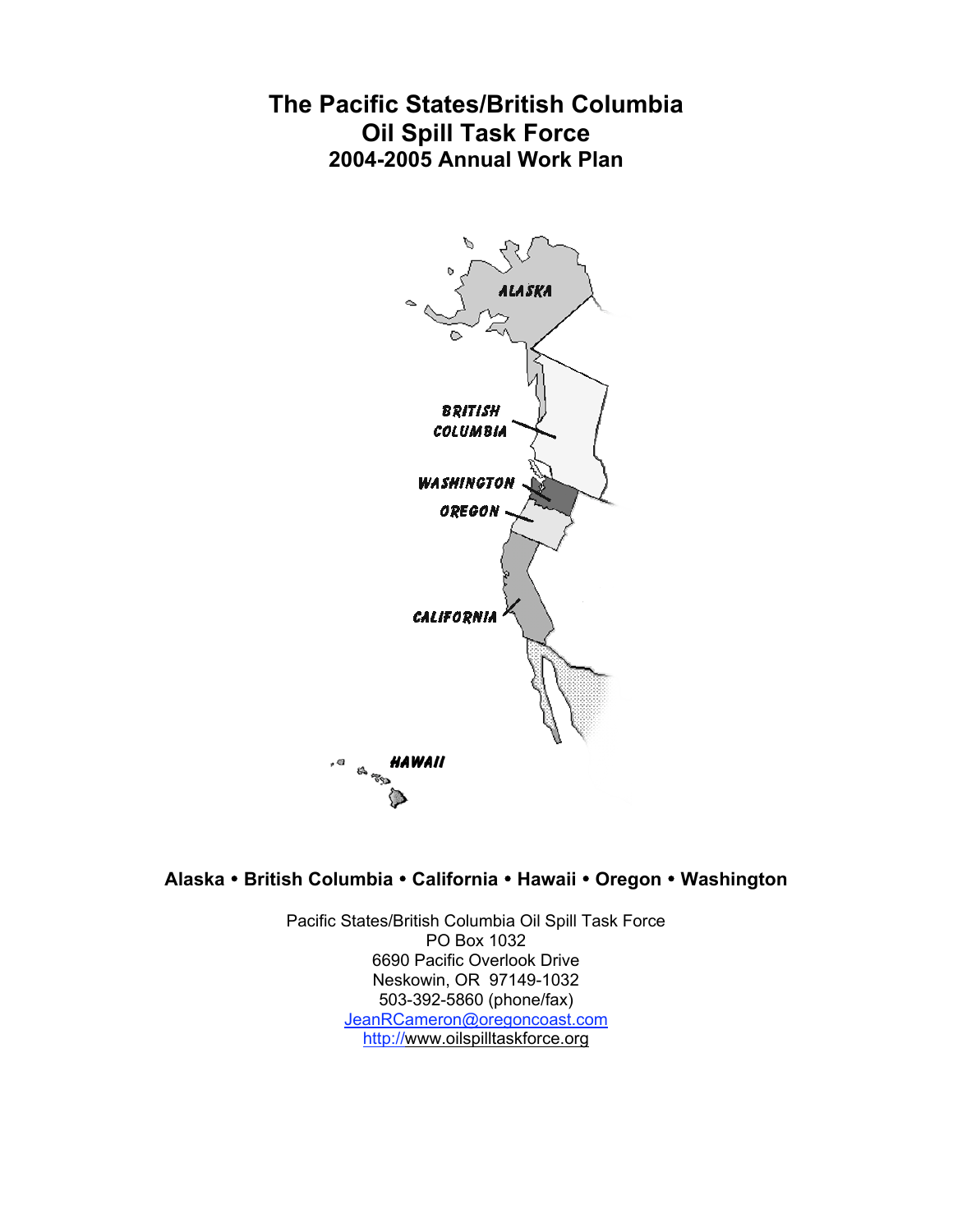# **Pacific States/British Columbia Oil Spill Task Force 2004-2005 Annual Work Plan**

#### **Statement of Authority**

This document represents a consensus of the 2004 Pacific States/British Columbia Oil Spill Task Force Members concerning a common sense of purpose and direction for the work year from 2004 to 2005. This annual Work Plan is adopted pursuant to and follows the intent of the Pacific States/British Columbia Oil Spill Memoranda of Cooperation of 1989 and 2001, and is endorsed by the following members:

- Signed by Ernesta Ballard, Commissioner, Alaska Department of Environmental Conservation, on July 20, 2004
- Signed by Eric Partridge for Gordon Macatee, Deputy Minister, British Columbia Ministry of Water, Air, and Land Protection, on July 20, 2004
- Signed by Carlton Moore, Administrator, Office of Spill Prevention and Response, California Department of Fish and Game, on July 20, 2004
- Signed by Laurence Lau, Deputy Director for Environmental Health, Hawaii Department of Health, on July 20, 2004
- Signed by Alan Kiphut for Paul Slyman, Deputy Director, Oregon Department of Environmental Quality, on July 20, 2004
- Signed by Linda Hoffman, Director, Washington Department of Ecology, on July 20, 2004

(Signatures are on file at the Pacific States/British Columbia Oil Spill Task Force office and copies are available upon request)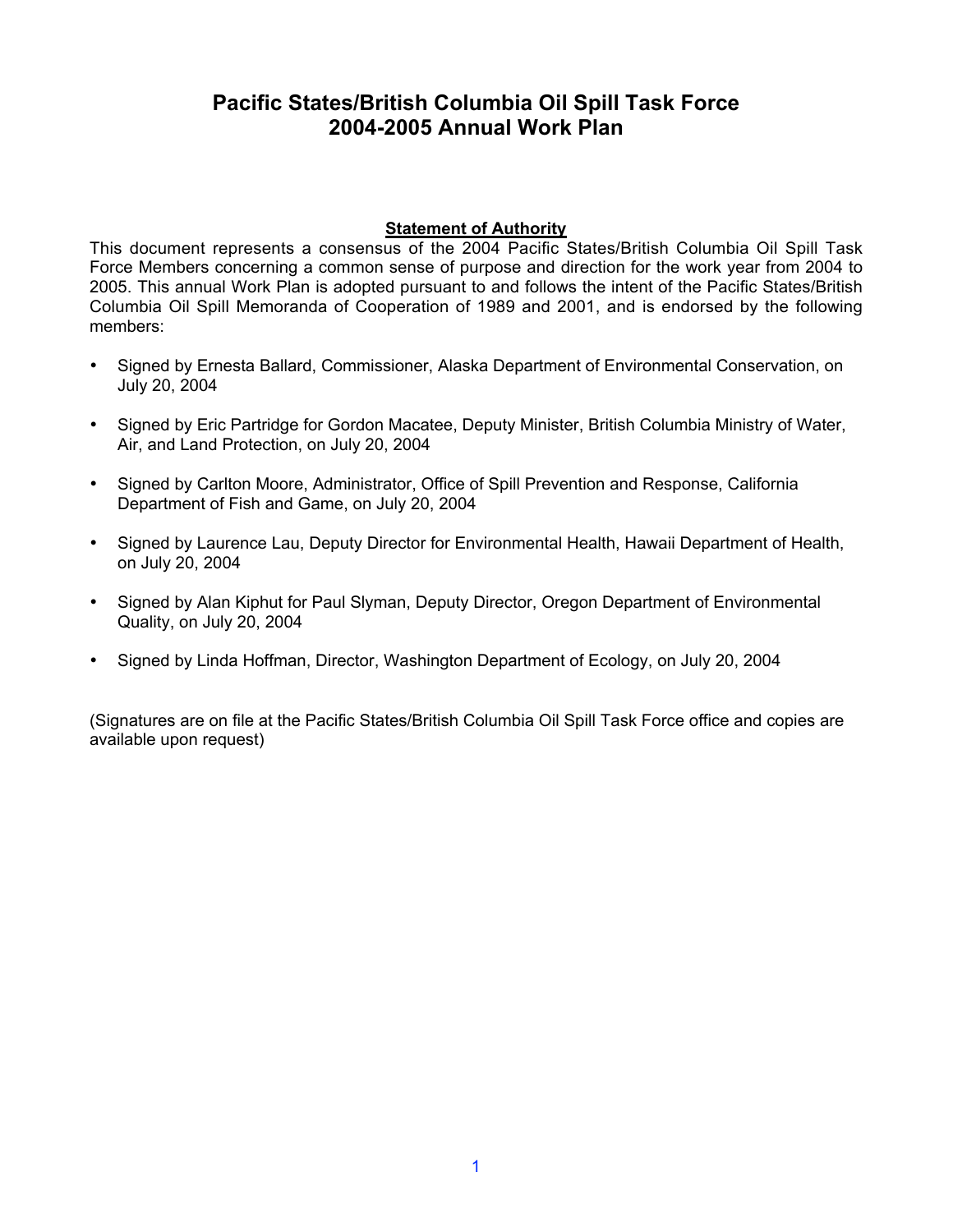# **2004-2005 Annual Work Plan TABLE OF CONTENTS**

| 1<br><b>Statement of Authority</b>                                                                                                                                                                                                                                                                                                |    |                                                     |
|-----------------------------------------------------------------------------------------------------------------------------------------------------------------------------------------------------------------------------------------------------------------------------------------------------------------------------------|----|-----------------------------------------------------|
| <b>Spill Prevention Objective</b><br>Database Project<br><b>Prevent Oil Transfer Spills</b><br><b>Recommended BIPs</b><br><b>POSPET</b><br><b>Monitor TAPS Conversions</b><br><b>Topics of Concern</b>                                                                                                                            |    | $\frac{3}{3}$<br>4<br>5<br>5<br>6<br>$\overline{7}$ |
| <b>Spill Preparedness and Response Objective</b><br>Develop Places of Refuge Recommendations<br><b>Review Drill/Exercise Protocols</b><br>Roundtable on spills from trucking<br><b>Contingency Plans for Non-tank Vessels</b><br>Maintain the IVRP matrix<br>Maintain OILS 911 Spill Reporting Number<br><b>Topics of Concern</b> | 11 | 8<br>8<br>9<br>10<br>10<br>11<br>12                 |
| <b>Communications Objective</b><br><b>Stakeholder Outreach</b><br><b>Tracking Federal Policies</b><br><b>Maintain Web Site</b><br>Legacy Awards Program<br>Meet with Federal Officials<br><b>Communications among Member Agencies</b><br>Develop 2005-2006 Annual Work Plan                                                       | 13 | 13<br>14<br>15<br>15<br>16<br>16<br>18              |
| <b>Attachments:</b><br>A. Vision, Mission, Goals, & Objectives<br>B. Key Task Force Personnel<br>C. Points of Contact<br>D. 2004-2005 Annual Work Plan Timeline                                                                                                                                                                   |    | 20<br>21<br>22<br>26                                |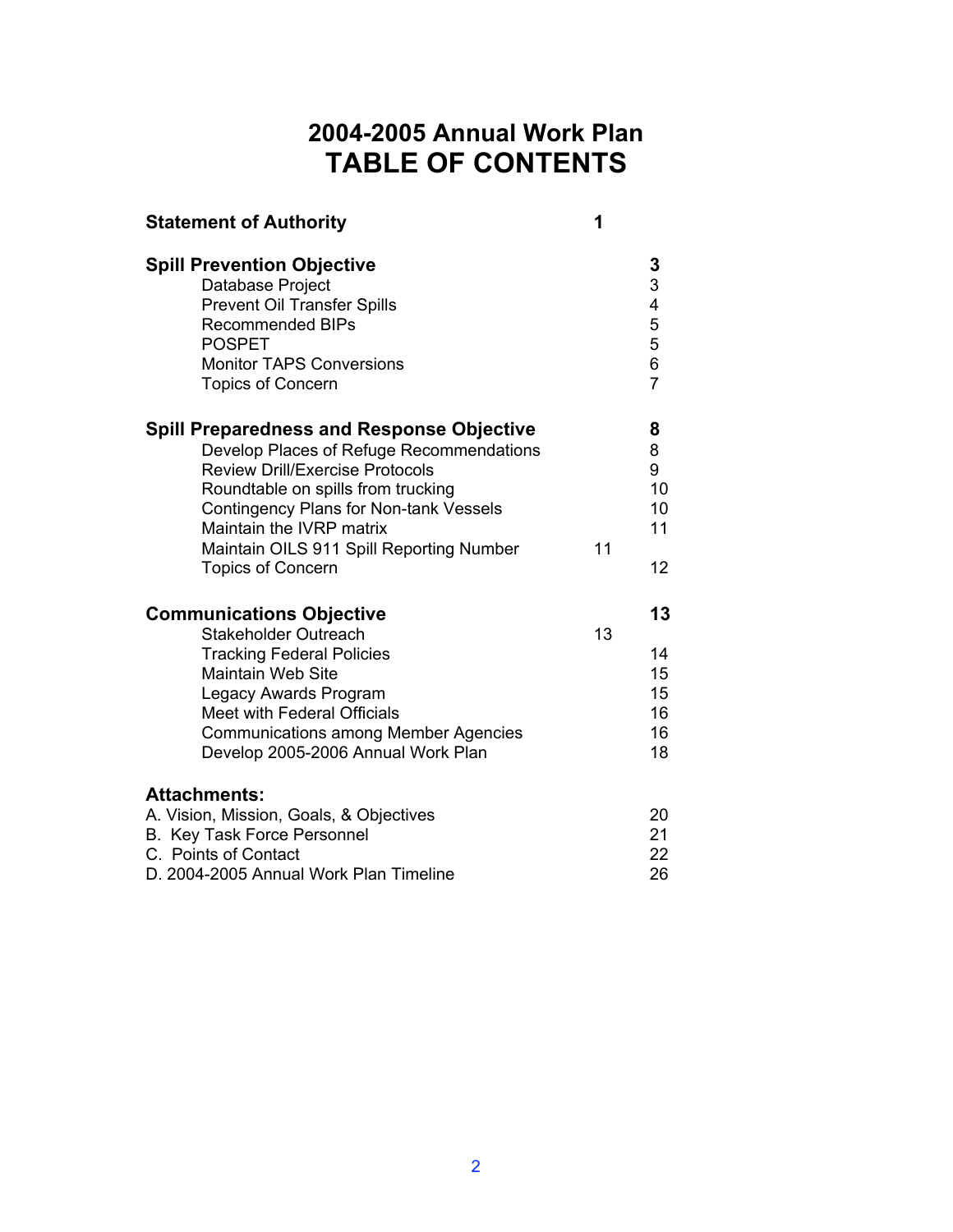#### **Spill prevention objective**

TO PREVENT OIL SPILLS FROM VESSELS, PIPELINES, FACILITIES, VEHICLES, AND RAILROADS THROUGH DEVELOPMENT AND IMPLEMENTATION OF REGULATORY AND PUBLIC/PRIVATE PARTNERSHIPS.

#### **TASK I: The Pacific States/BC Oil Spill Task Force Database Project**

**Goal:** *Develop a regional database of spill events and incidents in our member jurisdictions that provides information on spill trends and causal factors.* **Lead Responsibility:** Jack Barfield, Washington Department of Ecology

#### **Process and Timeline:**

**Step 1:** Continue the Database Project Workgroup with the following charter:

- Identify short-term steps and goals that will incrementally achieve the project goal.
- Continue to refine data submittals consistent with the Task Force Data Dictionary, including refining applications of the terms "other" and "unknown". Refine the Data Dictionary to reflect experience gained during data submission and analyses as well as the collection capabilities of member agencies.
- Refine causal investigations and information entered into the database to achieve a level of specificity that supports effective analysis while conforming to the collection capabilities of member agencies. Strive to improve member agency analysis and collection capabilities where appropriate.
- Establish a data submission frequency (at least semi-annually) that promotes a consistent application of effort and quality review by member agencies.
- As the quality and scope of data submission continues to improve, collaborate to design an Access-based user interface that facilitates import of data submissions by member agencies as well as analysis of the regional information for trends and causal factors.
- The workgroup will be composed of one representative from each member agency; such representative should be assigned the Task Force database responsibilities at the operational level within the agency, should be conversant with data entry and quality issues, and be familiar with Access database principles. The workgroup chair will be Jack Barfield of the Washington Department of Ecology.

**Target Date:** The workgroup will convene primarily by conference call, monthly or as needed, but at least quarterly, and is also authorized to hold one face-to-face meeting over the 2004- 2005 work year, if needed, with audio-visual provisions for any workgroup members unable to attend in person.

**Step 2:** In order to promote consistent application of the Data Dictionary, member agencies will participate in an investigator training event in early 2005; other state and federal agencies will be invited to participate.

#### **Target Date:** Winter 2005

- Each Agency: Assign a representative to the project workgroup and support their participation. Provide a firm commitment of the necessary resources at the agency operational/middle management level. Send staff to the investigator training event as needed. One agency will be chosen to host the 2005 investigator training event.
- WA Department of Ecology: Provide necessary project leadership and host the database development meeting.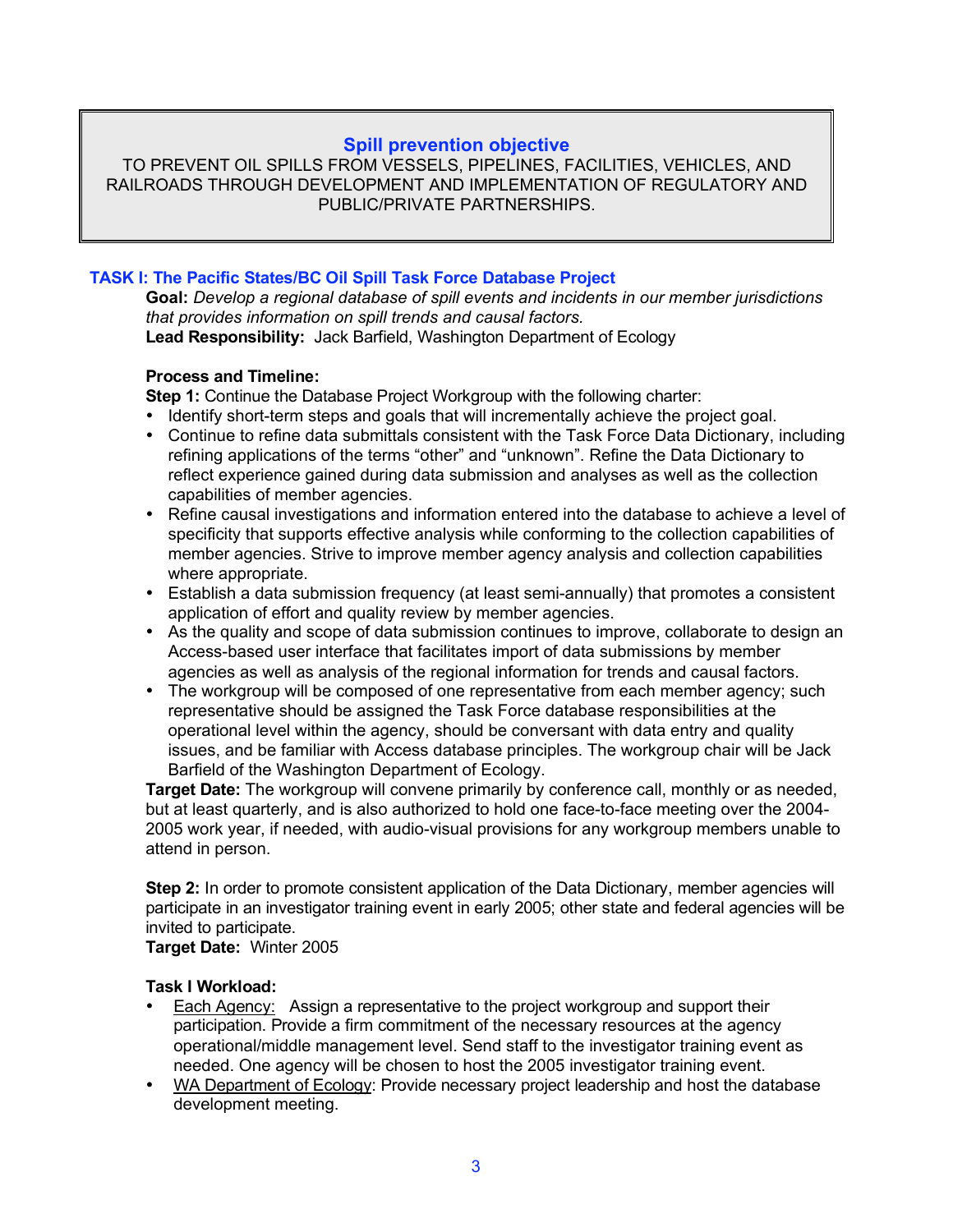- BC Ministry of Water, Land, and Air Protection: Provide liaison with the Provincial agency that manages spill data and facilitate BC's participation in this program.
- Coordinating Committee: Monitor and advise regarding task implementation.
- Executive Coordinator: Provide necessary material and project staffing.

#### **TASK II: Prevent and Contain Spills during Oil Transfers**

**Goal:** *Develop regionally consistent and effective oil transfer standards. Evaluate the need for operator training and certification programs for persons in charge of bulk commercial transfer operations.*

**Lead Responsibility:** Stan Norman and Linda Pilkey-Jarvis, Washington Department of **Ecology** 

#### **Process and Timeline:**

**Step 1:** Compile information on operations during transfer spills over the past five (5) years by reviewing spill investigation reports. Evaluate for trends and causes. **Target Date:** Fall 2004

**Step 2:** Review standards and policies regarding oil transfer pre-booming requirements for a variety of situations, including high current areas and areas exposed to high winds and seas. **Target Date:** Winter 2005

**Step 3:** Compile and review information on training and certification standards for persons responsible for transfers of bulk oil in both marine and inland situations, including transfers involving vessels, trucks, and railroads.

**Target Date:** Spring 2005

#### **Task Workload**:

- WA Department of Ecology: Stan Norman and Linda Pilkey-Jarvis will provide project leadership for the Coordinating Committee, which will serve as a "project workgroup."
- Each Agency: Provide data on operations/causes of transfer spills. Provide information on transfer standards and policies, including personnel training standards.
- Coordinating Committee: Monitor and advise regarding task implementation.
- **Executive Coordinator: Project staffing as required.**

#### **TASK III: Communication of Recommended Best Industry Practices for Vessels and Tug/Tank Barges**

**Goal:** *Communicate recommendations regarding Best Industry Practices to prevent oil spills from vessel and tank barge operations.*

**Lead Responsibility:** Executive Coordinator with Stan Norman, Washington Department of Ecology

#### **Process and Timeline:**

**Step 1:** Submit a request to the US Coast Guard Pacific Area that they communicate the Best Industry Practices developed by this project as Standards of Care in all COTP zones in our member jurisdictions.

**Target Date:** Fall 2004

**Step 2:** Submit a similar request to Transport Canada following implementation by the US Coast Guard.

**Target Date:** As appropriate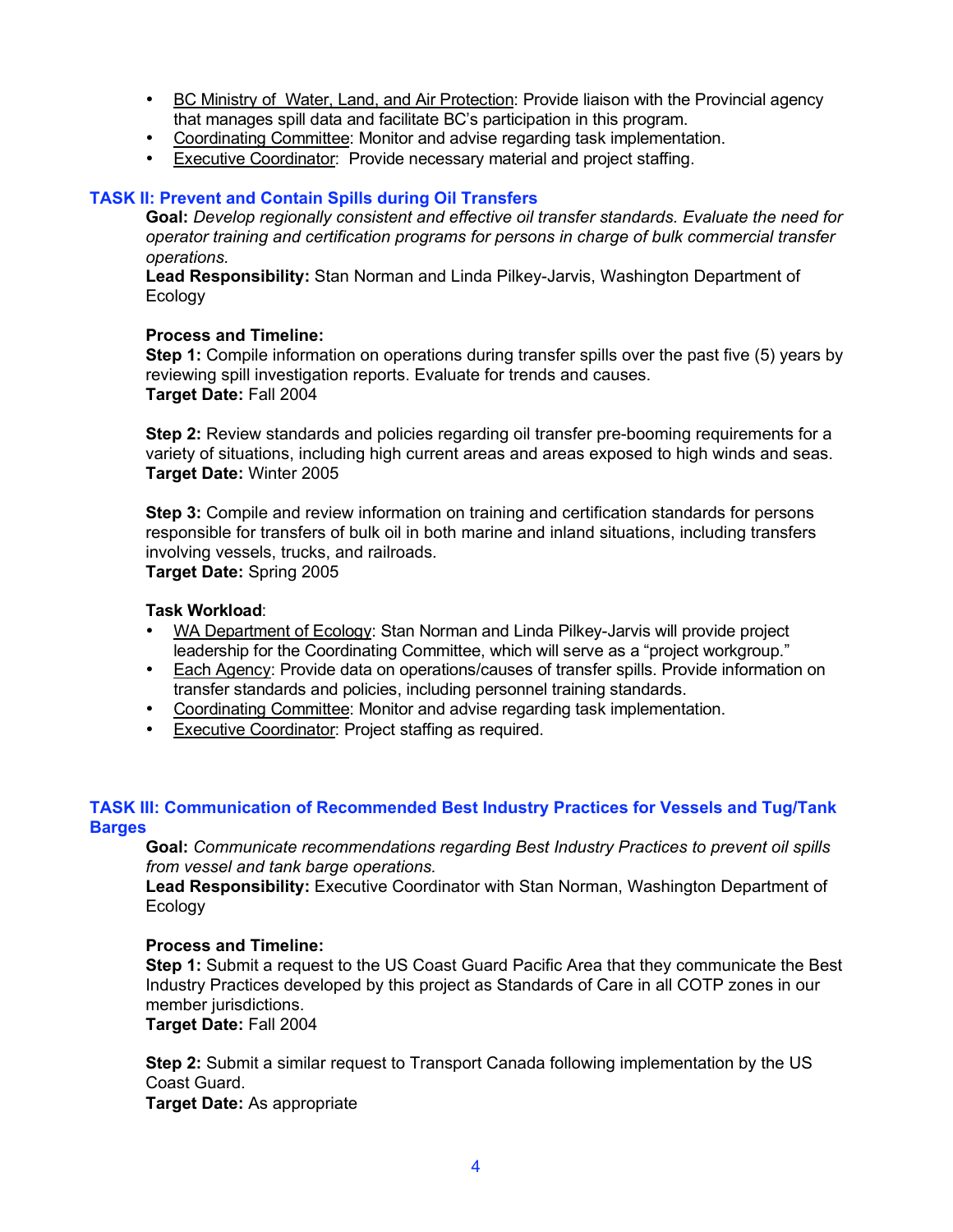#### **Task Workload**:

- Each Agency: Identify Points of Contact and assist with communications and outreach.<br>• WA Department of Ecology: Provide necessary project leadership
- WA Department of Ecology: Provide necessary project leadership.
- Coordinating Committee: Monitor and advise regarding task implementation.
- Executive Coordinator: Lead on implementation of all steps identified above.

#### **TASK IV: Pacific Oil Spill Prevention Education Team (POSPET)**

**Goal:** *Participate in the Pacific Oil Spill Prevention Education Team's campaign to prevent small oil spills from fishing and recreational vessels as well as marinas.* **Lead Responsibility:** Task Force Executive Coordinator with representatives of member agencies assigned to POSPET

#### **Process and Timeline:**

**Step 1:** Establish a list serve for POSPET members and organize annual meetings. **Target Date:** July for the list serve and October for the annual meeting.

**Step 2:** Participate in the Pacific Oil Spill Prevention Education Team (POSPET) and continue the education campaign to prevent small chronic spills. **Target Date:** Ongoing

#### **Task Workload:**

- Executive Coordinator: Lead responsibility for Steps above, plus report to the Coordinating Committee.
- Each Agency: Appoint at least one person to participate in POSPET for their jurisdiction; such a contact does not need to be limited to the member agency if another agency has a mandate to provide spill prevention education to recreational boaters and marinas. Participation in POSPET meetings may be done by conference call.
- Coordinating Committee: Monitor and advise on task implementation.

#### **TASK V: Monitor the Double Hull Conversion of the TAPS Fleet and Share Information on All Vessels of Concern**

**Goal:** *Monitor the double-hull conversion of tankers in the TAPS trade and share relevant information regarding incidents, inspections, and near-misses involving both tankers and nontank vessels transiting between member jurisdictions.*

**Lead Responsibility**: Laura Stratton, Washington Department of Ecology

#### **Process and Timeline:**

**Step 1**: Ecology will maintain and provide the Coordinating Committee with a listing of TAPS tankers that includes vessel names, build dates, retirement dates, and owner/operators, in order to monitor the age and double-hull conversion dates for these tankers. As this information is updated, it will be expanded to include an analysis of what percentage of the TAPs tanker fleet are single hull, double-bottom, and double hull. **Target Date**: Quarterly or as needed to reflect new information

**Step 2:** The Executive Coordinator will periodically request information from the US Coast Guard regarding TAPS tanker inspections and any trends of concern with regard to the condition of these tankers.

**Target Date:** At least annually and ongoing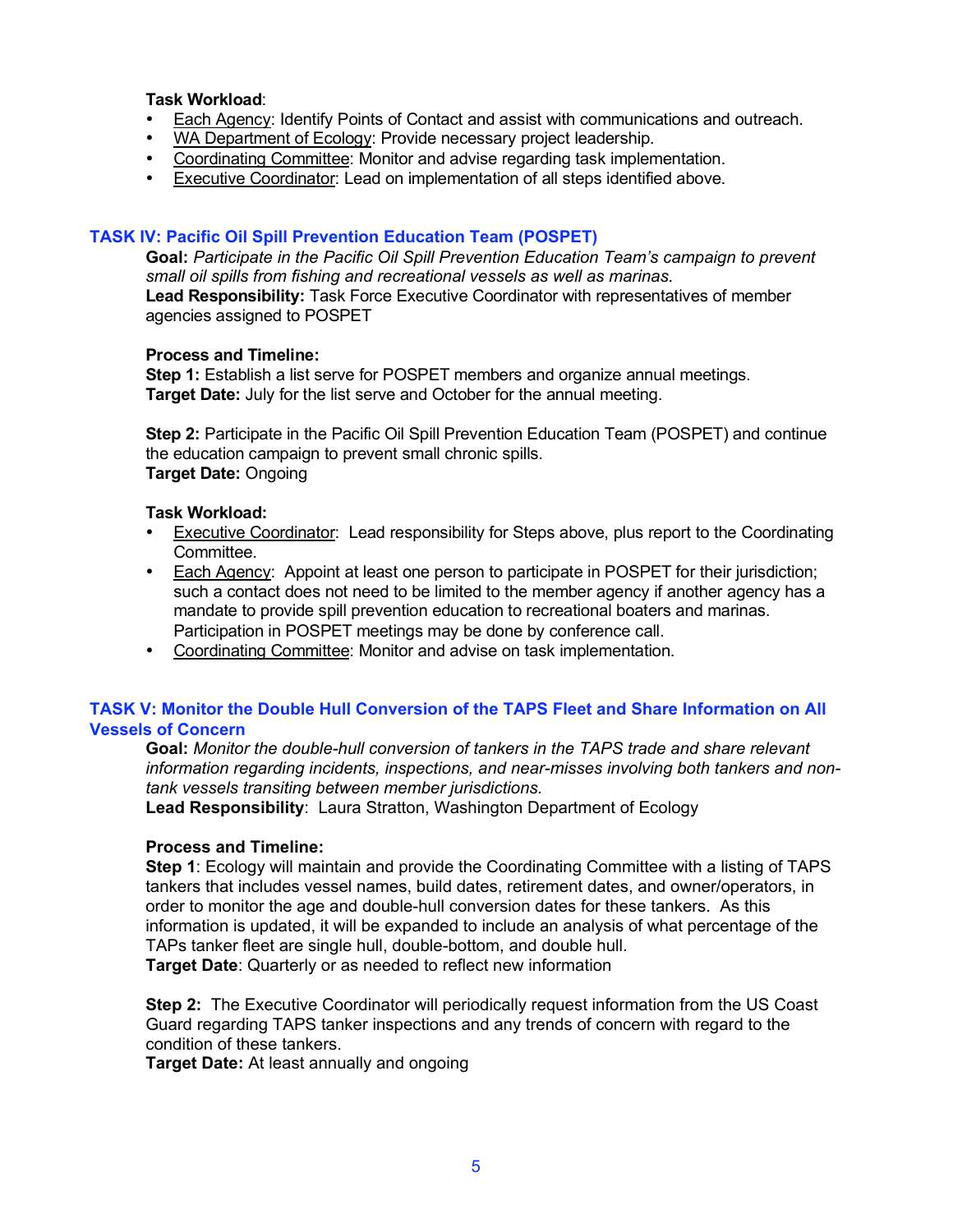**Step 3:** All member agencies will share information with one another regarding both tank and non-tank vessel inspections, incidents, and near-misses which indicate possible risks to other member jurisdictions.

**Target Date:** Ongoing

#### **Task Workload:**

- Laura Stratton (WDOE) will take the lead on tracking and advising the Coordinating Committee regarding double-hull conversions and the status of the TAPS fleet.
- Each Agency: Identify Points of Contact for information exchange regarding incidents, near-misses, and inspection problems for both tank and non-tank vessels, as well as tank barges, which are transiting between member jurisdictions.
- Executive Coordinator and Coordinating Committee: Monitor and facilitate task implementation. Contact the USCG regarding inspections of TAPS tankers.

### **TASK VI: Monitor Spill Prevention Topics of Concern**

**Goal:** *Monitor and share information on the following Spill Prevention Topics of Concern:*

- Cruise ship operations with regard to spills and other water pollution impacts<br>• Oil spill prevention research and development
- Oil spill prevention research and development
- Pipeline spill prevention
- Offshore Lightering
- Oil spill risks from sunken vessels
- Waste oil dumping
- Salvage capabilities and regulations
- Liquefied Natural Gas shipping and terminal operations

**Responsibility:** Executive Coordinator, Coordinating Committee, designated Points of Contact **Process:** Share information at quarterly meetings or as appropriate between meetings **Timeline:** Ongoing

- Executive Coordinator and Coordinating Committee: Monitor and share information on Topics of Concern between and at quarterly meetings.
- Each Agency: Identify Points of Contact for these Topics of Concern and participate as appropriate.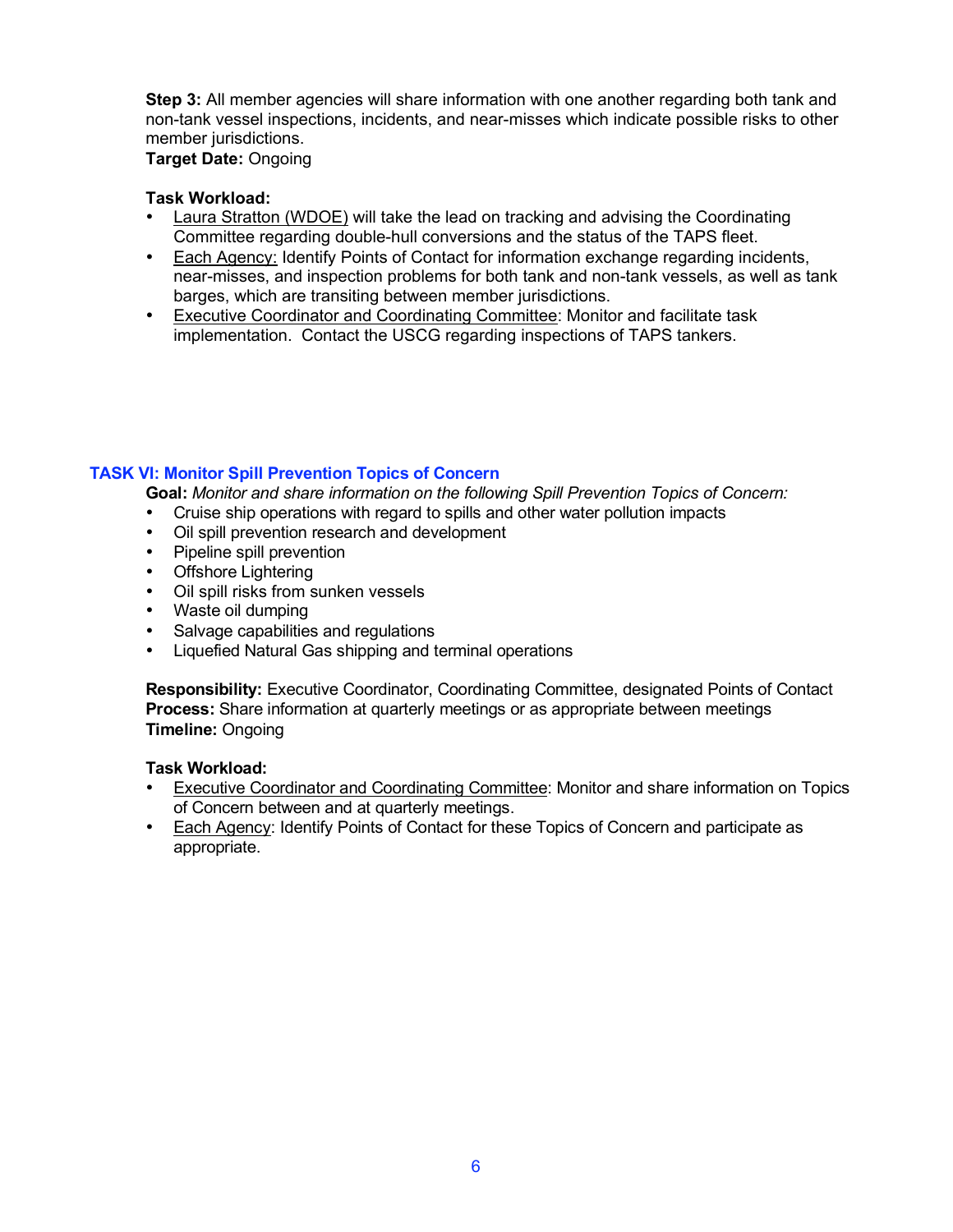#### **SPILL PREPAREDNESS AND RESPONSE OBJECTIVE**

TO ENHANCE OIL SPILL PREPAREDNESS AND RESPONSE CAPABILITIES IN US AND CANADIAN PACIFIC COASTAL AREAS.

#### **TASK I: Provide for Timely and Effective Responses to Requests for Places of Refuge**

**Goal:** *Develop consistent planning and response procedures for responding to requests for refuge by ships in need of assistance in situations where environmental or economic impacts may result. Partner with the US Coast Guard Pacific Area, appropriate Canadian authorities, and key stakeholders to develop recommendations on Places of Refuge decision-making protocols, authorities, and procedures.*

**Lead Responsibility:** Executive Coordinator and Linda Pilkey-Jarvis, Washington Department of Ecology, Project Co-Chair for the Task Force

#### **Process and Timeline:**

**Step 1:** Assist the Project Workgroup Subcommittee in completing a draft Area Plan Annex to operationalize the International Maritime Organization's Guidelines on Places of Refuge. **Target Date:** July 2004

**Step 2:** Submit the draft Area Plan Annex to West Coast Area Committees, Captains of the Ports, the Project Workgroup, and other experts for review and comment. **Target Date:** July 2004

**Step 3:** Work with the Subcommittee to revise the draft annex based on Step 2 feedback and post it on the Task Force website for public comment. Solicit comment from targeted groups such as salvors, vessel operators, port authorities, and environmental organizations. **Target Date:** October 2004

**Step 4:** Work with the Subcommittee to revise the draft annex based on Step 3 feedback and present it to the Project Workgroup for final endorsement. Work with Transport Canada and the Canadian Coast Guard as they adapt the final draft for Canadian purposes and Workgroup endorsement.

**Target Date:** November 2004

**Step 5:** Present the final Workgroup product to the Oil Spill Task Force Members and the US Coast Guard Pacific Area for their endorsement. **Target Date:** December 2004

**Step 6:** Deliver the final Places of Refuge Area Plan Annex to West Coast area committees to incorporate into their area plans. **Target Date:** January 2005

- Washington Department of Ecology: Provide project leadership
- Each Agency: Support their representative in the Workgroup. Participation involves committee discussions, draft reviews, conference calls, and travel to one workgroup meeting in late fall of 2004.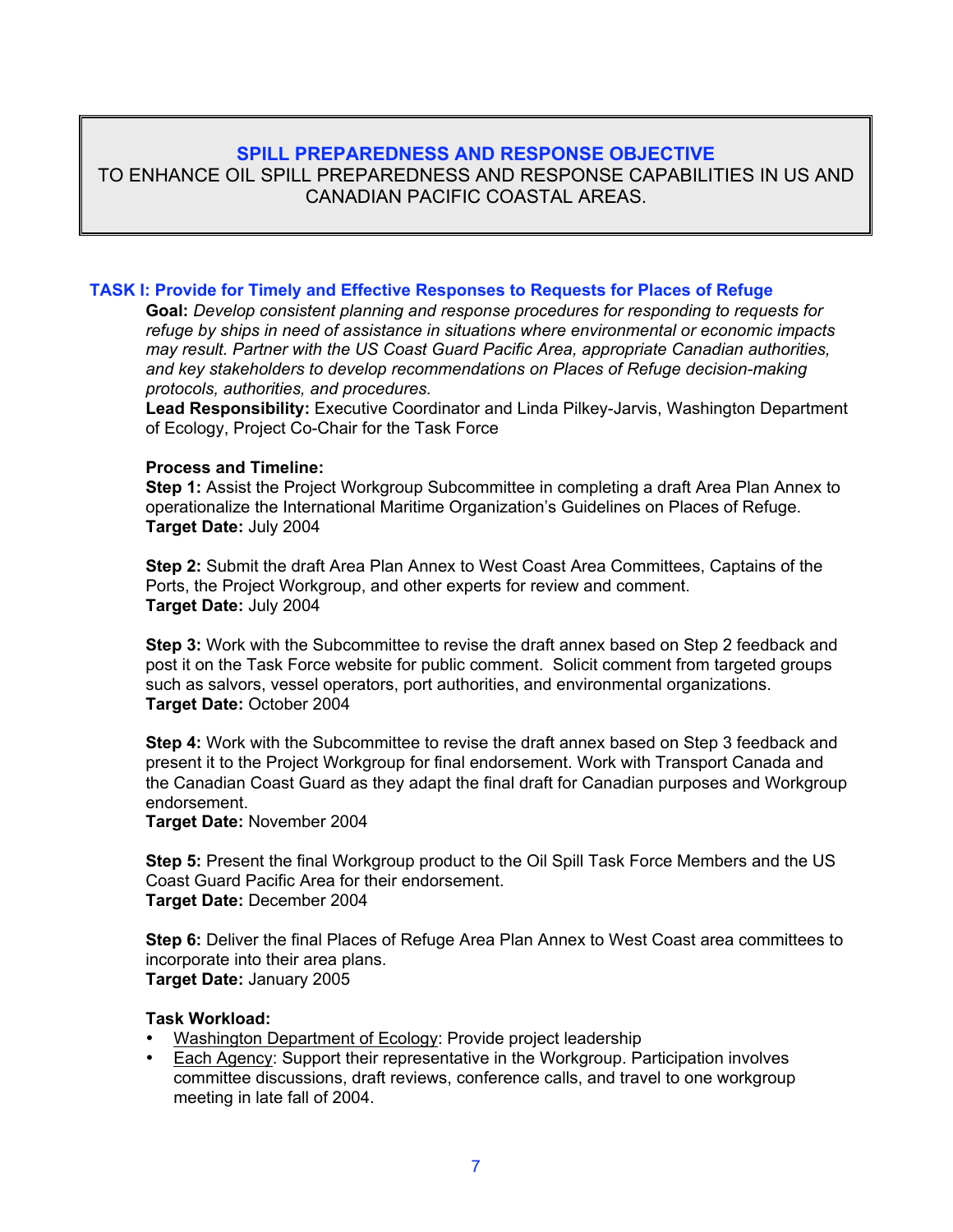- Coordinating Committee: Provide guidance and oversight through regular quarterly reviews of the project status.
- Executive Coordinator: Provide ongoing coordination and support to the Task Force Co-Chair, Workgroup, and Subcommittee as needed.

#### **TASK II: Review Task Force agreement on Drill/Exercise Credits**

**Goal:** *Review the 1995 Task Force Agreement to provide credits for drills and exercises in other member jurisdictions*.

**Lead Responsibility:** Coordinating Committee and the Executive Coordinator

#### **Process and Timeline:**

**Step 1:** Review the 1995 Agreement and discuss whether the protocols for Drill and Exercise credit need to be revised.

**Target Date:** Fall 2004

**Step 2:** Make necessary adjustments in collaboration with stakeholders and constituencies involved in the original development of protocols. **Target Date:** Spring 2005

**Step 3:** Present a new Agreement to the Task Force Members for their signature as necessary.

**Target Date:** Summer 2005

#### **Task Workload**:

- Coordinating Committee: Participate in the review and discussion and work with staff in their agencies as needed.
- Executive Coordinator: Provide project leadership for all steps outlined above.

#### **TASK III: Host a Roundtable Discussion on Preventing and Responding to Spills from Trucks**

**Goal:** *Invite regulators and operators with responsibility for trucking operations to address the Task Force regarding spill prevention and response programs and policies currently applicable to these transportation modes. Identify successful strategies for preventing and responding to oil spills from these sources.*

**Lead Responsibility:** Executive Coordinator

#### **Process and Timeline:**

**Step 1:** Work with the Coordinating Committee to identify key issues and probable speakers. Agree to a location and date. **Target Date:** Fall Coordinating Committee meeting

**Step 2:** Invite speakers and publicize the event. **Target Date:** Late Fall 2004 – early Winter 2005

**Step 3:** Host the event and compile and post summary notes of the Roundtable Discussion on the Task Force website. **Target Date:** Late Winter 2005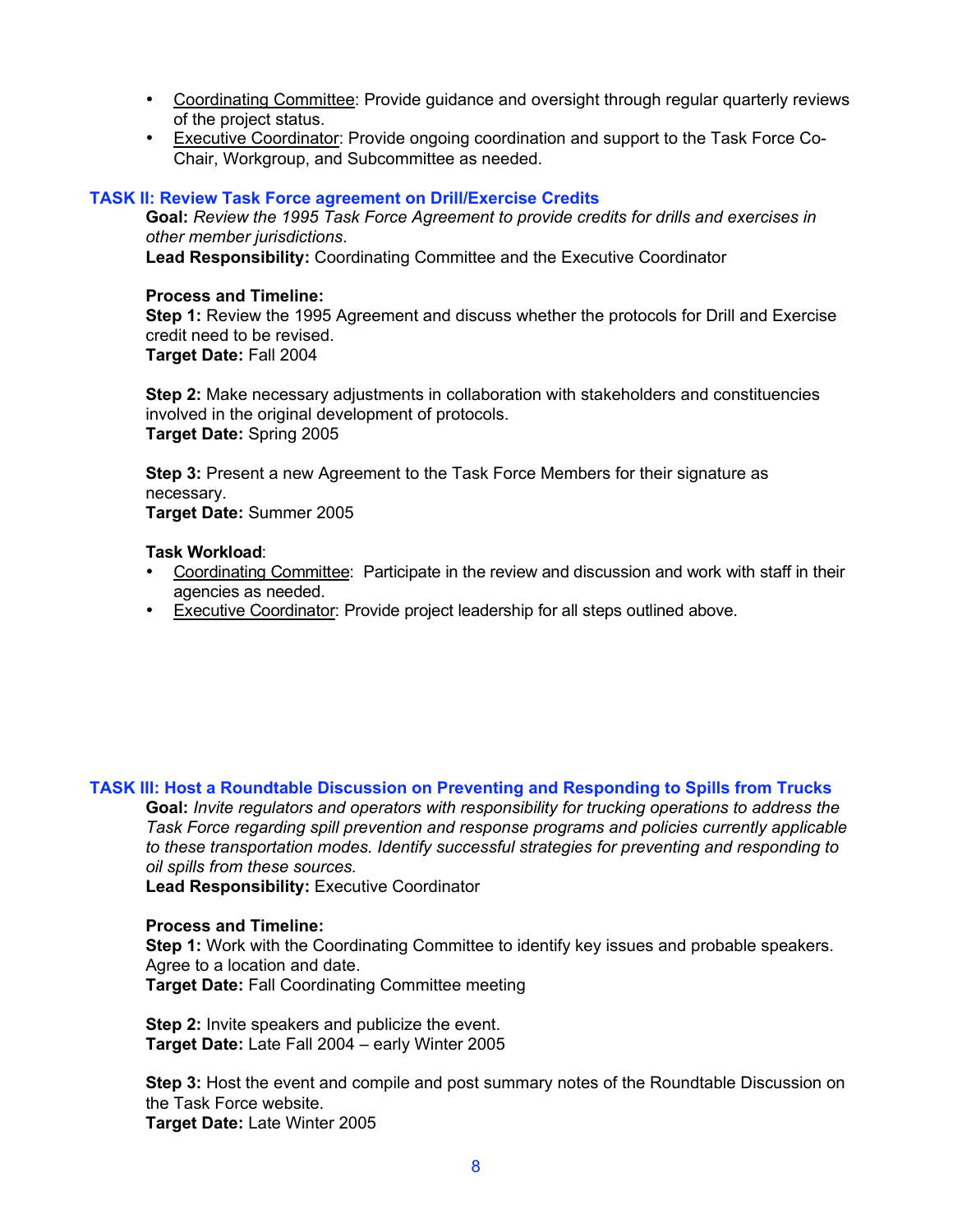**Step 4:** Determine whether the Task Force should undertake a comprehensive project addressing this issue.

**Target Date:** The next Coordinating Committee meeting after the Roundtable event

#### **Task Workload:**

- Coordinating Committee: Work with the Executive Coordinator to plan and implement the event.
- Executive Coordinator: Work with the Coordinating Committee to implement all steps above.

#### **TASK IV: Contingency Planning Requirements for Non-Tank Vessels**

**Goal:** *Support US Coast Guard and state initiatives to require oil spill contingency planning and response contracts for non-tank vessels of 300 gross tons or larger.* **Lead Responsibility:** Executive Coordinator

#### **Process and Timeline:**

Step 1: Provide letters of support, testimony, and expertise as necessary. **Target Date:** Ongoing

#### **Task Workload**:

- Each agency: Review and comment on letters and testimony and provide expertise and advice**.**
- Executive Coordinator: Lead on implementation of all methods identified above.

#### **TASK V: Maintain the Integrated Vessel Response Plan Matrix**

**Goal:** *Maintain the Integrated Vessel Response Plan (IVRP) guidance matrix and track its use.* **Lead Responsibility:** Executive Coordinator

#### **Process and Timeline:**

**Step 1:** As member agency or federal regulations affecting contingency plan requirements are adopted or revised, update the IVRP to reflect such changes. **Target Date:** As needed

**Step 2:** Provide revisions to both the Task Force and US Coast Guard web sites and announce these revisions in the Task Force's Quarterly Report to Stakeholders. **Target Date**: As needed

#### **Task Workload:**

- Coordinating Committee: Advise the Executive Coordinator of any rule revisions by their agencies affecting vessel contingency plans.
- Executive Coordinator: Overall coordination and implementation as described above.

#### **TASK VI: OILS 911 Spill Reporting Number**

**Goal:** *Maintain and monitor use of the 1-800-OILS-911 spill reporting phone number for British Columbia, Washington, Oregon, and California.* **Lead Responsibility:** Executive Coordinator

#### **Process and Timeline:**

**Step 1:** Pay the fee to maintain the 1-800-OILS-911 spill reporting system. **Target Date:** Monthly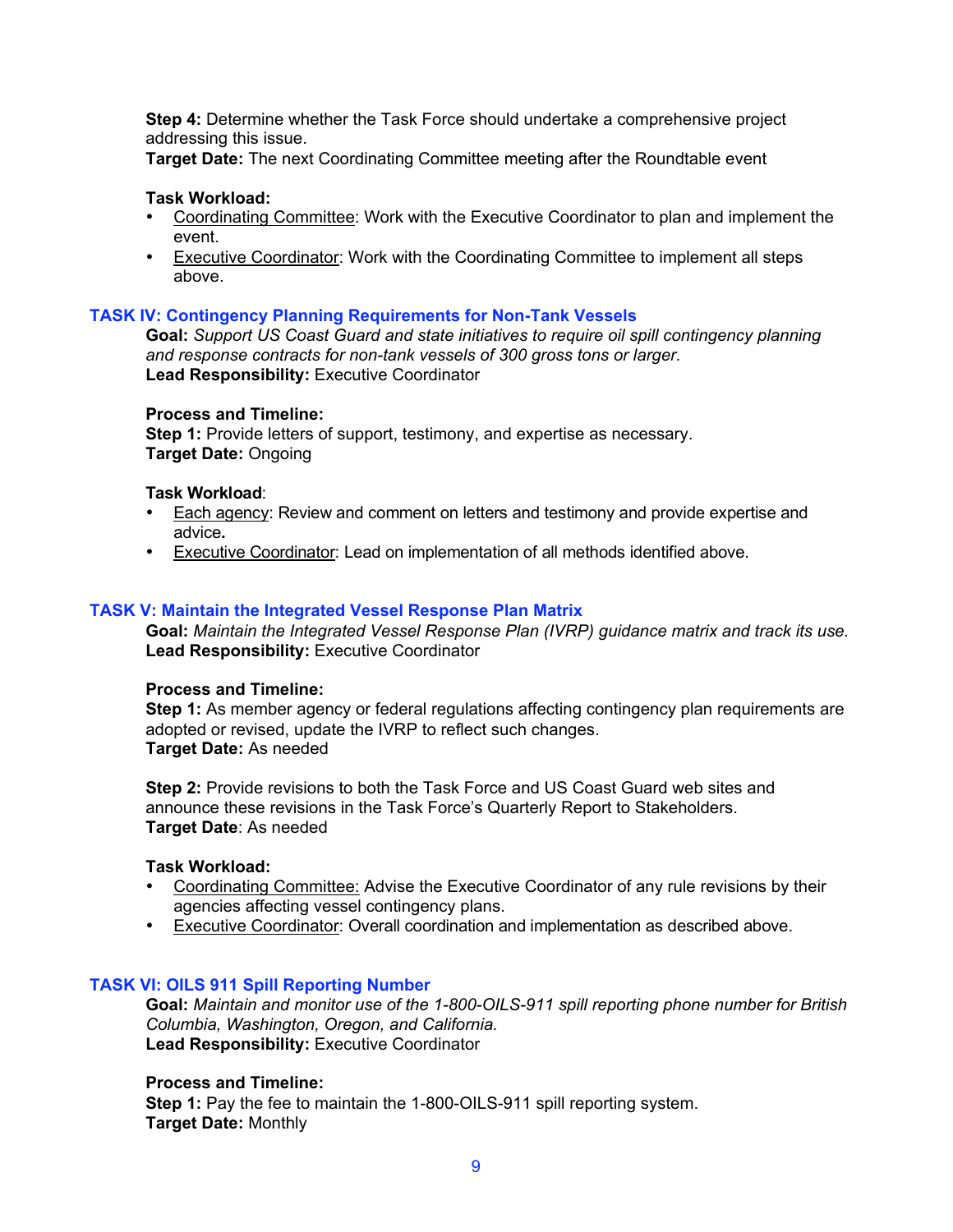**Step 2:** Provide Coordinating Committee with reports on monthly usage of the spill reporting system in member jurisdictions. **Target Date:** Quarterly

**Step 3:** Each participating member agency will ensure that participation by their jurisdiction is running smoothly and that information regarding the OILS 911 number is provided to their recreational boating and fishing community. **Target Date:** Ongoing

- Coordinating Committee: Ensure that member agency responsibilities are met and report any problems to the Executive Coordinator.
- Executive Coordinator: Overall coordination and implementation as described above.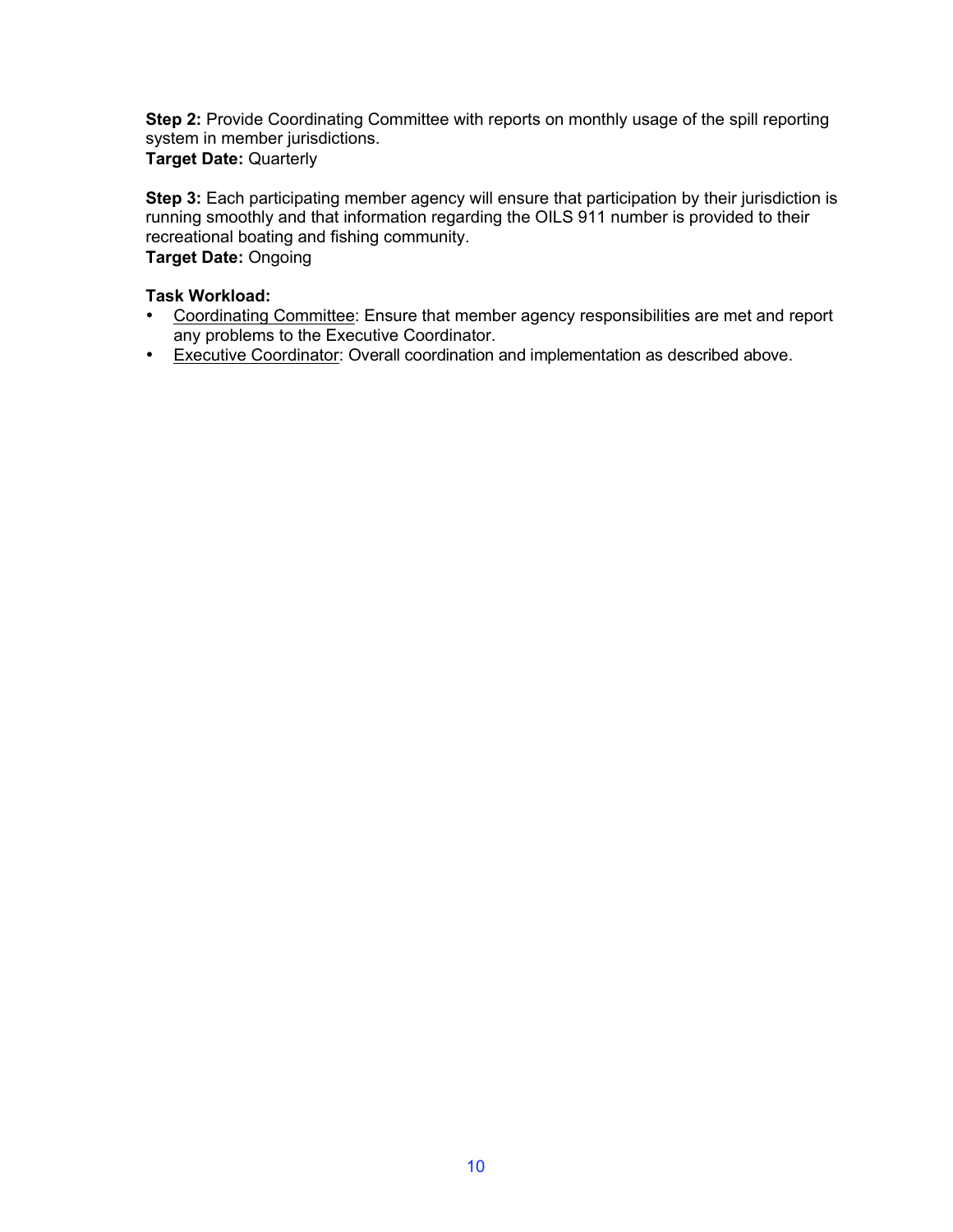#### **TASK VII: Spill Preparedness/Response Topics of Concern**

**Goal:** *Monitor and share information on the following Spill Preparedness/Response Topics of Concern:*

- Drill programs<br>• Financial respo
- Financial responsibility requirements, state and federal
- Response technologies, including research and development<br>• Task Force agency semi-annual reports on implementation sta
- Task Force agency semi-annual reports on implementation status of the recommended contingency plan elements
- OSRO certifications, mergers, mutual aid, and response capabilities
- NRDA initiatives and activities
- Applied response technologies<br>• Coordination of inter-iurisdiction
- Coordination of inter-jurisdictional wildlife care

**Responsibility:** Executive Coordinator, Coordinating Committee, designated Points of Contact **Process:** Share information at quarterly meetings or as appropriate between meetings. **Timeline:** Ongoing

- Executive Coordinator and Coordinating Committee: Monitor and share information on Topics of Concern between and at quarterly meetings.
- Each Agency: Identify Points of Contact for these Topics of Concern and participate as appropriate.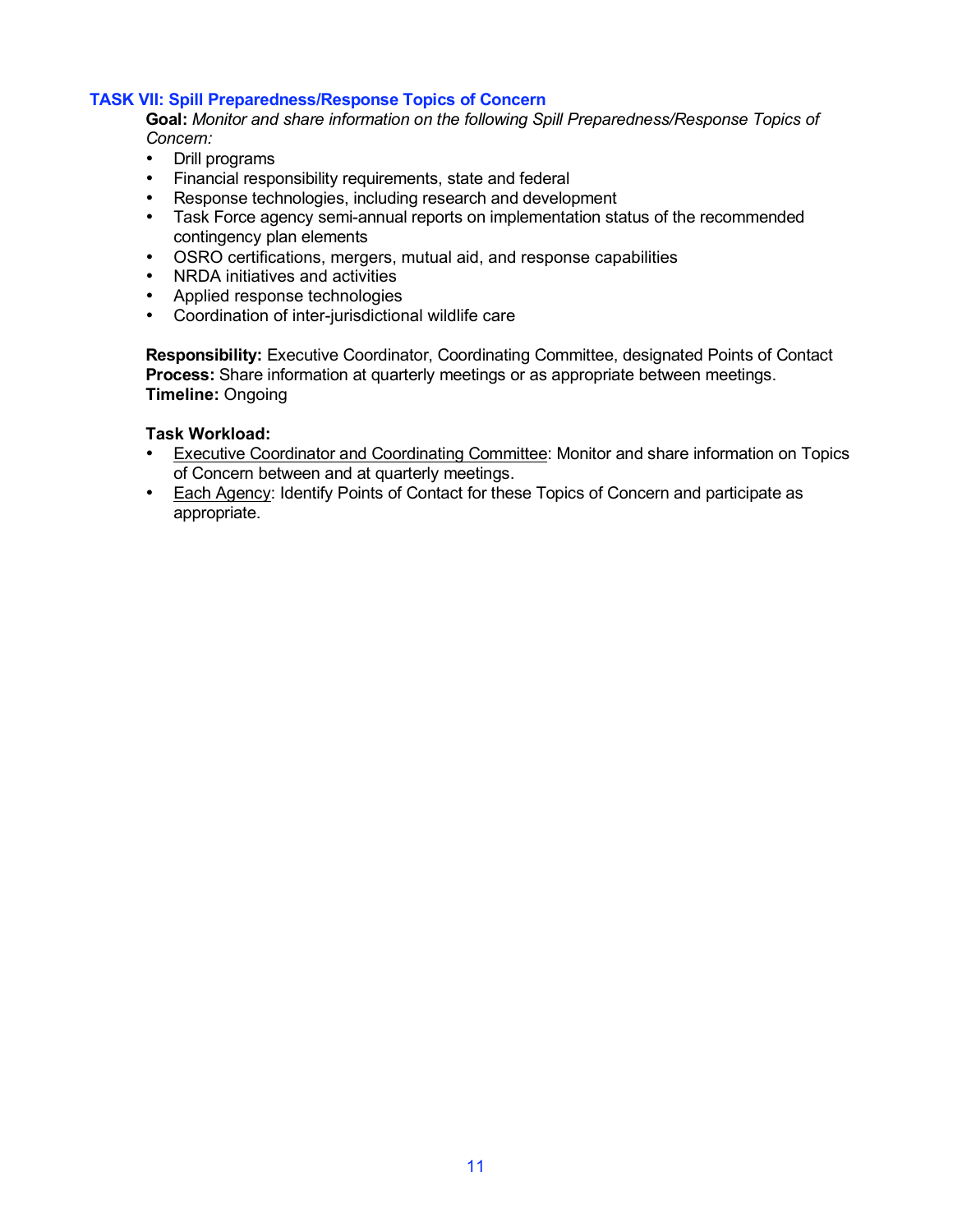### **COMMUNICATIONS OBJECTIVE**

TO CONTINUOUSLY IMPROVE COMMUNICATIONS WITHIN THE TASK FORCE AS WELL AS WITH KEY STAKEHOLDERS AND THE GENERAL PUBLIC, AND TO MAINTAIN A HIGH LEVEL OF PUBLIC AND STAKEHOLDER INVOLVEMENT IN TASK FORCE ACTIVITIES.

### A. STAKEHOLDER OUTREACH/EXTERNAL COMMUNICATIONS

#### **TASK I: Stakeholder Outreach**

**Goal:** *Continue outreach to stakeholders by providing opportunities for public involvement in Task Force deliberations and education about Task Force activities.* **Lead Responsibility:** The Executive Coordinator will take the lead, working with the Coordinating Committee and Task Force Members.

#### **Process and Timeline:**

**Step 1:** As approved by the Coordinating Committee, invite key stakeholders to participate in project work groups, project roundtables, or workshops. **Target Date:** Ongoing

**Step 2:** Invite the public to attend the Annual Meeting and an issue-specific Roundtable event each year. Programs and themes for these events will be approved by the Coordinating Committee.

**Target Date:** Annually

**Step 3:** Post a regular *Report to Our Stakeholders* on the Task Force website to communicate regarding Task Force initiatives and activities. Produce an Annual Report describing both Task Force and Member Agency activities for the past work-year. **Target Date:** Ongoing

**Step 4:** The Executive Coordinator will respond to information requests and speaking invitations, plus attend hearings, meetings, and conferences consistent with the mission of the Task Force and the interests of its member agencies. **Target Date:** Ongoing

**Step 5:** Coordinating Committee members will serve as points of contact for other state or provincial agencies, as needed, to insure that all appropriate issues are before the Task Force. As key stakeholders, other agencies will receive information on Task Force activities through the *Report to Our Stakeholders* or be invited to provide updates on their activities when appropriate. **Target Date:** Ongoing

**Step 6:** Maintain contacts with key US and Canadian federal agencies and other coastal states and provinces. **Target Date:** Ongoing

**Step 7:** The Executive Coordinator should continue to attend meetings of the American Petroleum Institute's Spills Advisory Group, the Navigation Safety Advisory Council (NAVSAC), and the AWO/USCG Quality Steering Committee for the Pacific Region. **Target Date:** Meetings as scheduled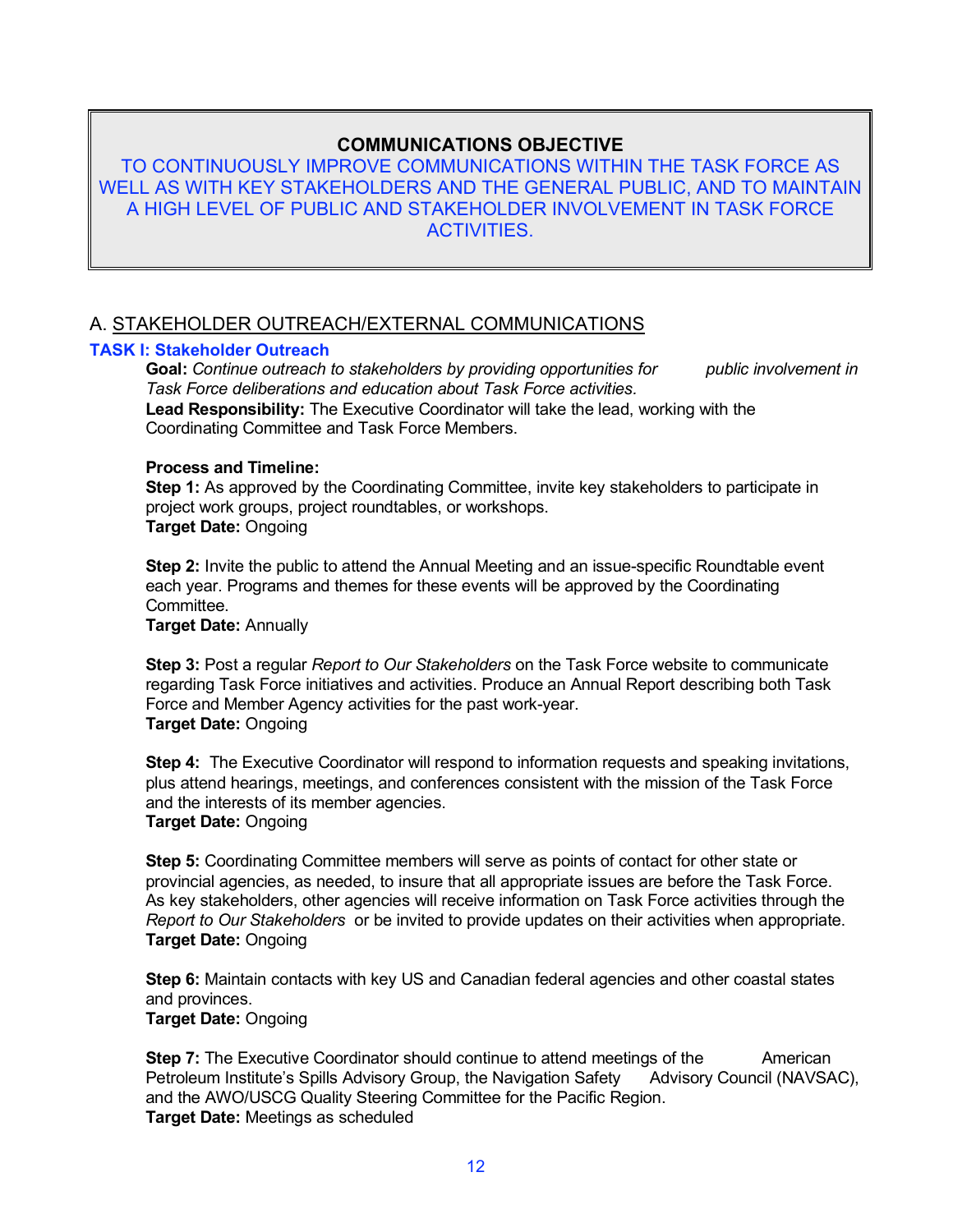#### **Task Workload:**

- Each Agency: Provide agency program information for the Annual Report.<br>• Coordinating Committee: Responsible for Steps 1, 2, 5, and 6 above, and l
- Coordinating Committee: Responsible for Steps 1, 2, 5, and 6 above, and help identify key stakeholders from their jurisdictions to be included on project workgroups or roundtable panels.
- Executive Coordinator: Overall coordination and implementation as described above.

#### **TASK II: Track Federal Policy Development**

**Goal:** *Track policy development at the US and Canadian federal levels, as well as at international levels, and provide comment and input on behalf of the Task Force.*

**Lead Responsibility:** The Executive Coordinator will take the lead with US and Canadian federal and international agencies.

#### **Process and Timeline:**

**Step 1:** Notify the Coordinating Committee of chances for comment or input to federal or international initiatives.

**Target Date:** Ongoing

**Step 2:** Written comments will be coordinated by the Executive Coordinator according to established procedures $^1$ .

**Target Date:** Ongoing

#### **Task Workload:**

- Each Agency: Suggest opportunities for comment. Draft comments as they choose.
- Coordinating Committee: Suggest opportunities for comment. Review opportunities for comment and submit drafts by specified deadlines.
- Executive Coordinator: Overall coordination and implementation as described above.

#### **TASK III: Maintain the Task Force Website**

**Goal:** *Maintain the website which provides information on the Task Force and its activities as well as links to member and federal agency websites.* **Lead Responsibility:** Executive Coordinator

#### **Process and Timeline:**

**Step 1:** Ensure that current information including meeting information, reports, comments, correspondence, agreements, member websites, newsletters, Annual Work Plans, and the current Strategic Plan are available on the website. **Target Date:** Ongoing

**Step 2**: Provide notice to key stakeholders when event notices, quarterly newsletters, or other items of current interest are posted on the website.

- 1. Executive Coordinator or a member agency notifies the Coordinating Committee of a comment opportunity. The Executive Coordinator sets a deadline for draft comments to be submitted.
- 2. Member agencies' draft comments are compiled or an initial draft is developed by the Task Force. This draft is sent to the Coordinating Committee for a review and comment process until consensus is achieved.
- 3. Final consensus comments are submitted on behalf of the Task Force.
- 4. Nothing in this process precludes member agencies from submitting their own comments as well.

 $^{\rm 1}$  Task Force comment procedures are as follows: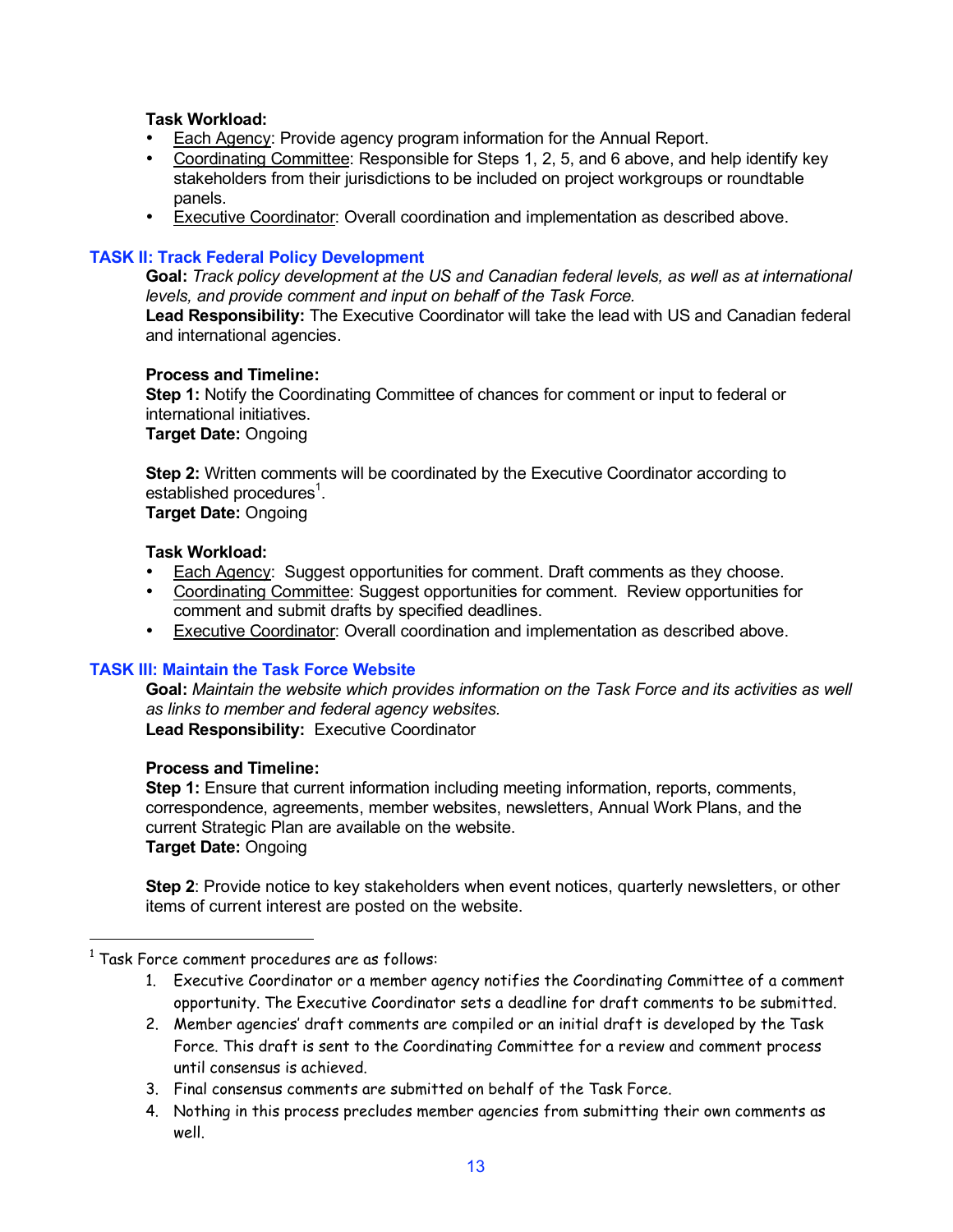#### **Target Date:** Ongoing

#### **Task Workload:**

- Each Agency: Use the web site as a resource for information on Task Force activities, reports, resolutions, and agreements.
- Coordinating Committee: Ensure that links for their agency sites are current on the Task Force website. Ensure that their agency website provides a link to the Task Force site.
- Executive Coordinator: Provide Task Force information in electronic format to the webmaster and periodically review the website for accuracy and currency. Provide notice of postings to stakeholders.

#### **TASK IV: Maintain the Legacy Awards Program**

**Goal**: *Create incentives to reduce the risks and the impacts of oil spills by maintaining the Legacy Awards program. Legacy Awards honor and publicize public and private sector initiatives that go beyond regulatory requirements to improve oil spill prevention, preparedness, and response.*

**Lead Responsibility:** Executive Coordinator

#### **Process and Timeline:**

**Step 1:** Announce the Awards program and seek nominations two months prior to any deadline.

**Target Date:** Early Spring 2005

**Step 2:** The Coordinating Committee reviews nominations and makes award recommendations to the Task Force Members, who make final selections, not to exceed five. **Target Date:** Late Spring 2005

**Step 3:** Winners are notified. Press notices on the Awards program and the winners are released. The Legacy Awards are presented at the Annual Meeting. **Target Date:** Summer 2005

#### **Task Workload:**

- Each Agency: Task Force members review the Coordinating Committee's recommendations and makes final decisions on Legacy Award winners.
- Coordinating Committee: Review and discuss nominations as compiled by the Executive Coordinator, and make final recommendations to the Task Force Members. Provide additional research on nominees if necessary.
- Executive Coordinator: Overall coordination and implementation as described above.

#### **TASK V: Meet with US and Canadian Federal Agencies**

**Goal:** *The Coordinating Committee and/or the Executive Coordinator will meet annually with both US and Canadian federal oil spill regulatory agencies to identify and facilitate partnership opportunities on regional issues of common concern.* **Lead Responsibility:** Executive Coordinator

#### **Process and Timeline:**

**Step 1:** Arrange meetings in conjunction with the Coordinating Committee's quarterly meetings.

**Target Dates:** Fall 2004, Winter and Spring 2005 Coordinating Committee meetings

#### **Task workload:**

• Coordinating Committee: Participate in discussions outlined above, follow-through as necessary.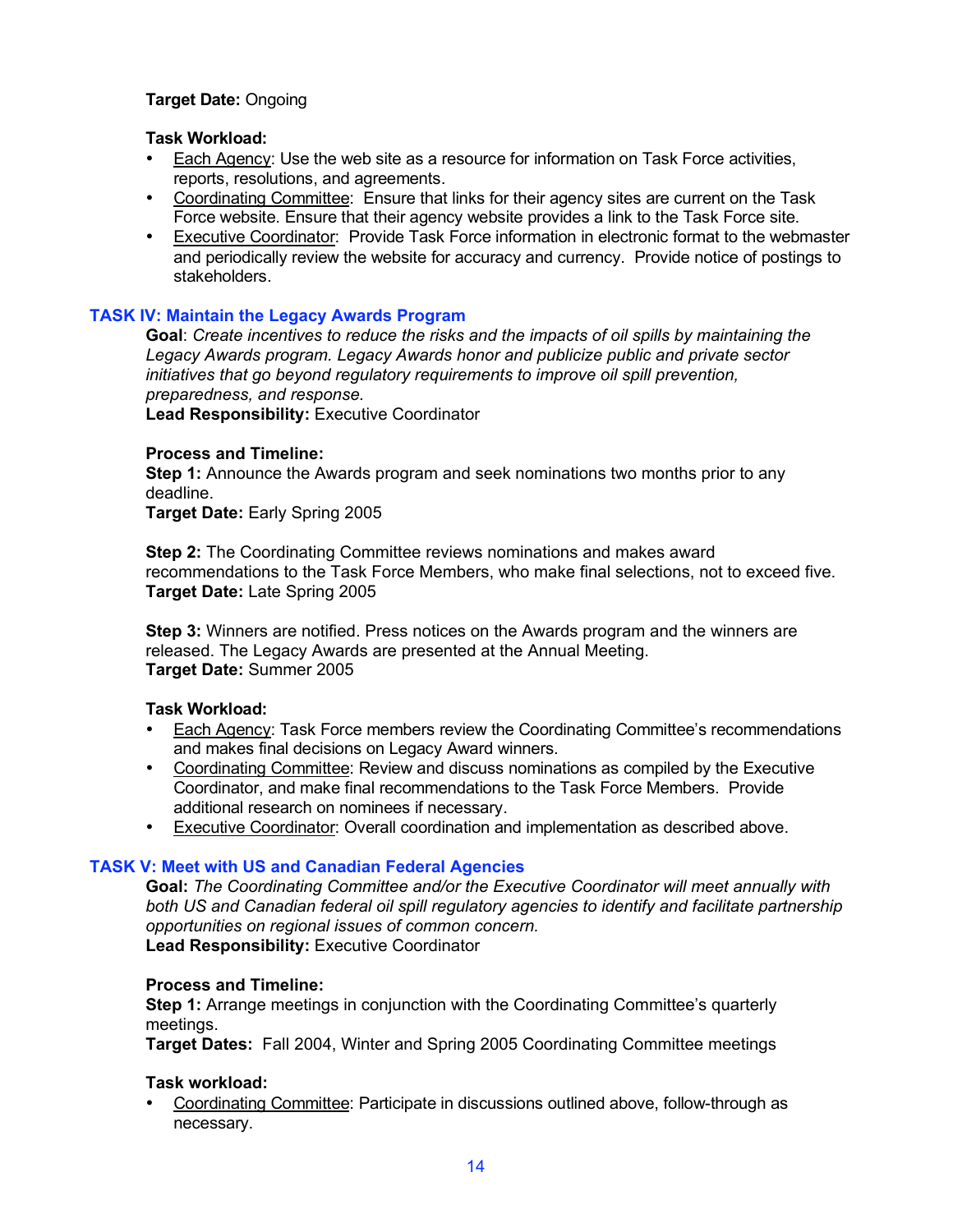• Executive Coordinator: Facilitate discussions and arrange for meetings with federal officials.

#### B. INTERNAL COMMUNICATIONS

**TASK I: Continuous Improvement of Communications between Member Agencies**

**Goal:** *Continue to improve communications between Task Force member agencies.* **Lead Responsibility:** The Executive Coordinator and the Coordinating Committee

#### **Process and Timeline:**

**Step 1:** Exchange information on member agency initiatives and activities, including training opportunities.

**Target Date:** Ongoing

**Step 2:** Maintain a Contact List of Task Force Members and Coordinating Committee members. Points of Contact from each agency for the Topics of Concern noted above will be identified in the Annual Work Plan.

**Target Date:** Update as needed

**Step 3:** Produce a Midterm Status Report to Task Force Members on the progress of Strategic Plan projects and other current activities. **Target Date:** January 2005

**Step 4:** Use methods of electronic communication such as phone, email, or video-conferencing to supplement or replace travel to meetings. **Target Date:** Ongoing, as resources allow

**Step 5:** Encourage member agencies to share staff expertise. **Target Date:** Ongoing

**Step 6:** Maintain a contact list for key stakeholders. Periodically circulate the list for Coordinating Committee review.

**Target Date:** Ongoing maintenance; list circulated at least annually

**Step 7:** The Coordinating Committee will meet for purposes of information exchange and Task Force administration, rotating meeting locations among member jurisdictions. **Target Dates:**

- o Summer 2004: July 21, Portland, OR
- o Fall 2004: October 20-21 in Lacey, WA
- o Winter 2005: January 13-14 in Honolulu, HI
- o Spring 2005: April 20-21 in Victoria, BC

**Step 8:** The Task Force Members will evaluate membership expansion proposals in response to any request to do so by any current Member. **Target Date:** As needed

- Each Agency: Share staff expertise and support Coordinating Committee member's involvement.
- Coordinating Committee: Facilitate ongoing information exchange among member agencies; review and update the Contact List and Staff Directory as requested. Encourage the exchange of staff among agencies. Participate in Coordinating Committee meetings. Interpret the work of the Task Force to their program staff and interpret their program staff needs to the Task Force as appropriate. Member agency spill program staff should communicate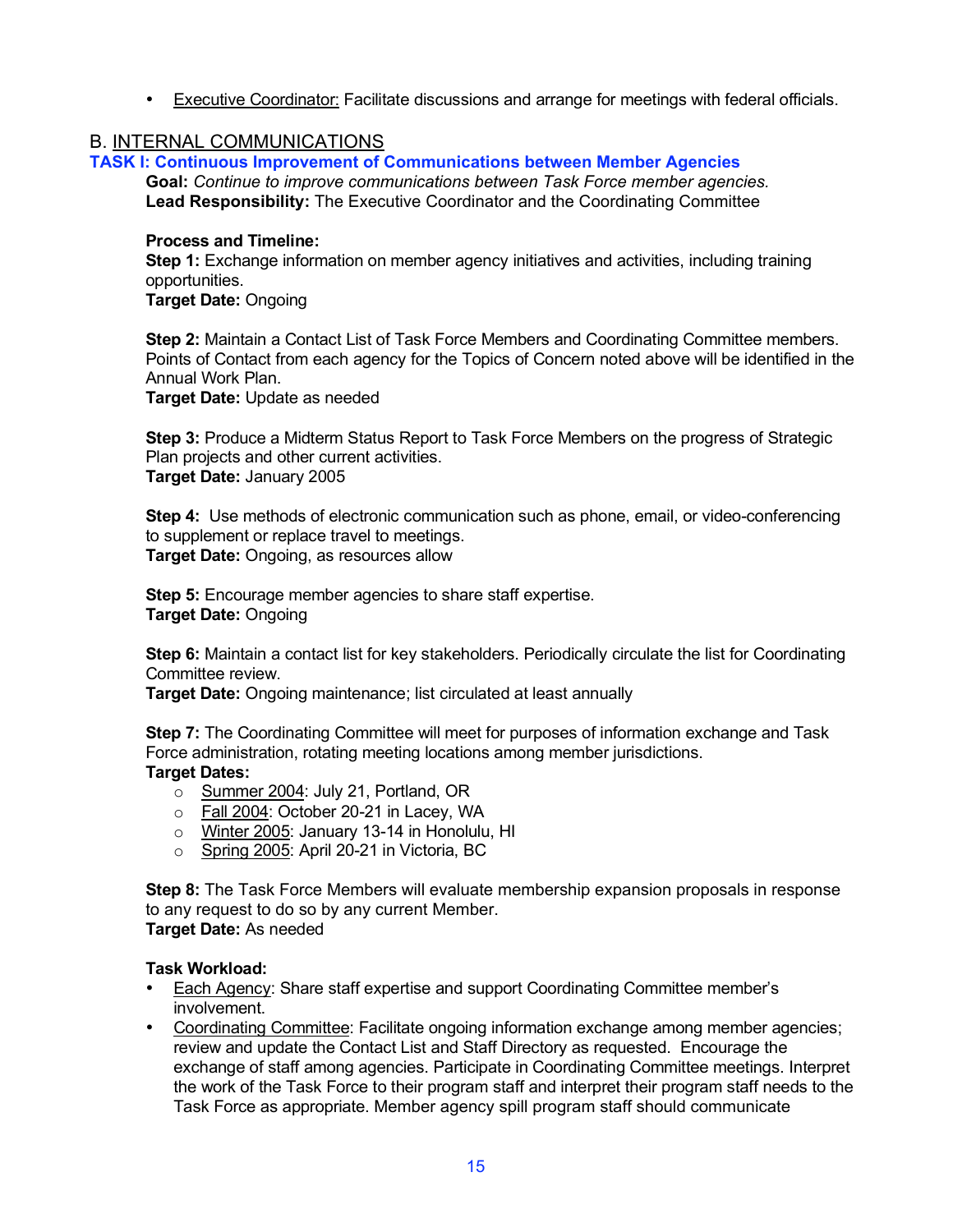regional or US/Canadian Transboundary information of concern through their Coordinating Committee member.

• Executive Coordinator: Overall coordination and implementation as described above.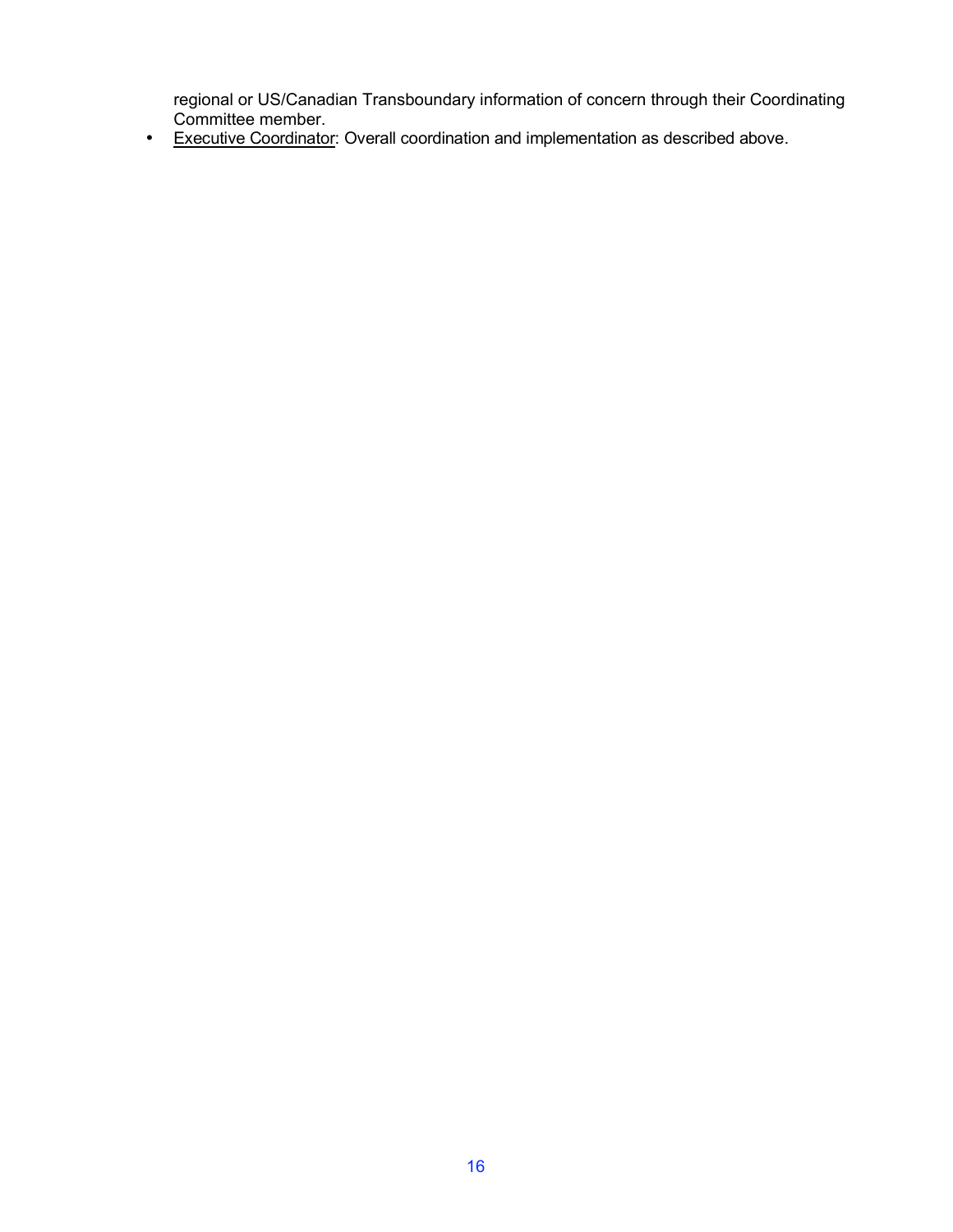#### C. PLANNING

#### **TASK I: Develop the 2005-2006 Annual Work Plan**

**Goal:** *Develop the 2005-2006 Annual Work Plan pursuant to the mission, goals, objectives, and tasks outlined in the 2004-2009 Strategic Plan* **Lead Responsibility:** The Executive Coordinator

#### **Process and Timeline:**

**Step 1:** The Executive Coordinator will provide the Coordinating Committee with an outline of possible tasks to be addressed under each objective from the Strategic Plan. These tasks may include ongoing tasks, tasks necessary to follow-up and implement projects from the prior year, and new tasks, either as identified in the 2004-2009 Strategic Plan or as have come to our attention as a result of spill incidents or other circumstances. The Executive Coordinator will facilitate discussion by the Coordinating Committee regarding these options towards an initial consensus on what they wish to accomplish for the coming year. **Target Date:** Spring 2005 Quarterly Meeting

**Step 2:** That consensus will then be provided to them in the standard Annual Work Plan (AWP) format for their review and comment. That format will include an outline of the work expectations of each member agency and the Executive Coordinator, as well as a draft timeline that provides an overview of how these tasks will be accomplished during the workyear.

#### **Target Date**: May 2005

**Step 3**: Once the Coordinating Committee is comfortable with a draft AWP, the Executive Coordinator will ask them to review it with their Task Force Members in order to seek their preliminary review and input. The Executive Coordinator will also work with the Coordinating Committee to identify Points of Contact within their agencies for each project or Topic of Concern.

#### **Target Date**: June 2005

**Step 4**: The final draft AWP will then be reviewed at the briefing session prior to the Annual Meeting, and any necessary changes made prior to formal adoption at the meeting. The Executive Coordinator will review and present the AWP at the Annual Meeting and provide a signature sheet for the Members.

**Target Date:** 2005 Annual Meeting

**Step 5**: The Executive Coordinator will post the final AWP on the Task Force web site, and send copies with the Annual Report to the Governors and the Premier. **Target Date:** August 2005

- **Each Agency: Participate in discussions and reviews of iterative drafts, providing feedback** and guidance.
- Coordinating Committee: Provide leadership within their agencies to gather feedback and comments, and ensure that their Task Force Members' views and comments are communicated.
- Executive Coordinator: Overall coordination and implementation.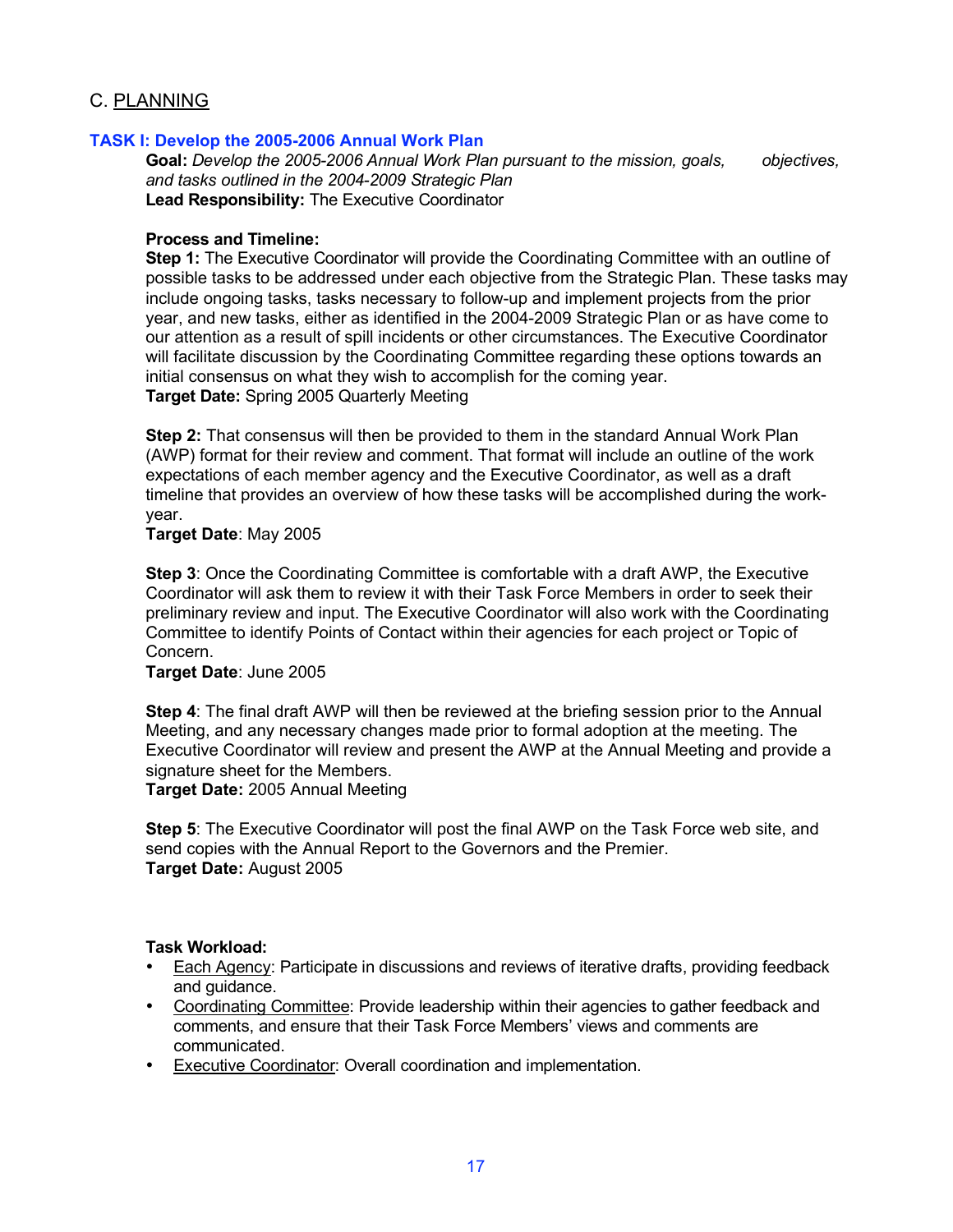# **ATTACHMENT A**

#### **LONG TERM VISION STATEMENT**

No Spilled Oil

#### *MISSION STATEMENT*

The mission of the Oil Spill Task Force is to strengthen state and Provincial abilities to prevent, prepare for, and respond to oil spills.

#### **ONGOING GOALS**

To prevent both large oil spills that cause catastrophic impacts in the waters of our member jurisdictions and the cumulative impacts of chronic small spills;

To coordinate communication, policy development, response capabilities, prevention and preparedness initiatives, and education in order to maximize efficiency of effort; to learn from one another and share ideas and "products";

To clarify the roles and responsibilities of state, provincial, and federal agencies in order to reduce regulatory gaps, overlaps, and conflicts;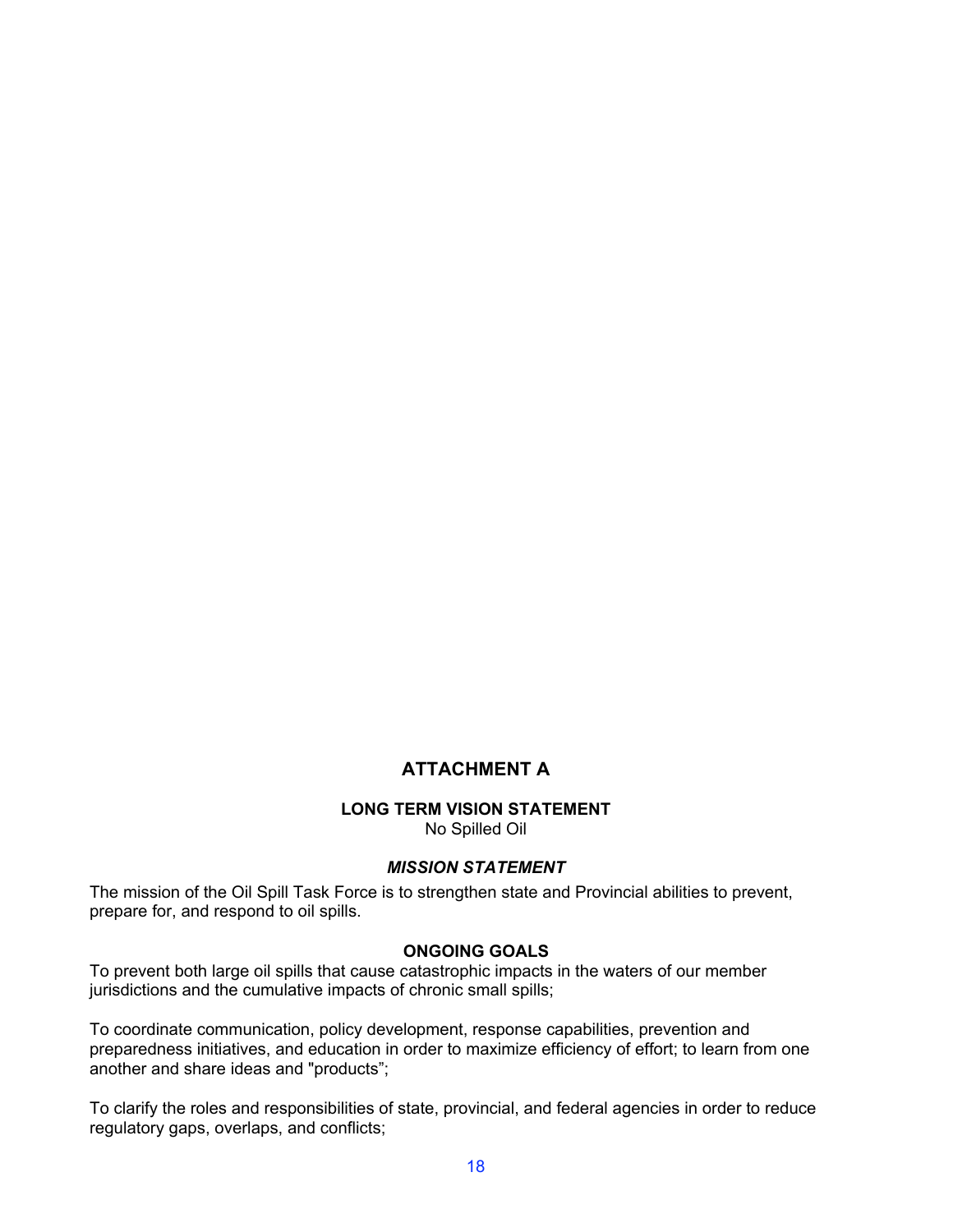To advocate in national and international arenas on selected issues of common concern, earning respect through credibility, clarity of purpose, and collaboration;

To work cooperatively with federal agencies, vessel and facility operators, the oil industry, response contractors, public interest groups, and all concerned citizens to create opportunities for political and technological breakthroughs by serving as a catalyst for progressive change;

To educate the public on the impacts of oil spills and issues relating to spill prevention, preparedness, response, and restoration; and

To serve as a model of regional cooperation and coordination.

#### **OBJECTIVES**

**Spill Prevention:** To prevent oil spills from vessels, pipelines, facilities, vehicles, and railroads through development and implementation of regulatory and public/private partnerships.

**Spill Preparedness and Response:** To enhance oil spill preparedness and response capabilities in us and Canadian pacific coastal areas.

**Communications:** To continuously improve communications within the task force as well as with key stakeholders and the general public, and to maintain a high level of public and stakeholder involvement in task force activities.

#### **ATTACHMENT B KEY TASK FORCE PERSONNEL**

#### **Task Force Members:**

- Ernesta Ballard (2002-2004)
	- Commissioner, Alaska Department of Environmental Conservation
- Linda Hoffman (2003-2004)
	- Director, Washington Department of Ecology
- Laurence Lau (2003-2004)
	- Hawaii Deputy Director for Environmental Health
- Gordon Macatee (2003-2004) Deputy Minister, British Columbia Ministry of Water, Land, and Air Protection
- Carl Moore (2003-2004) Interim Administrator, Office of Spill Prevention and Response, California Department of Fish and Game
- Paul Slyman (2001 2004) Deputy Director, Oregon Department of Environmental Quality

### **Coordinating Committee Members:**

- Larry Dietrick (1999 -2004) Alaska Department of Environmental Conservation
- Curtis Martin (2001-2004) Office of Hazard Evaluation and Emergency Response
- Stan Norman ( 1995-2004)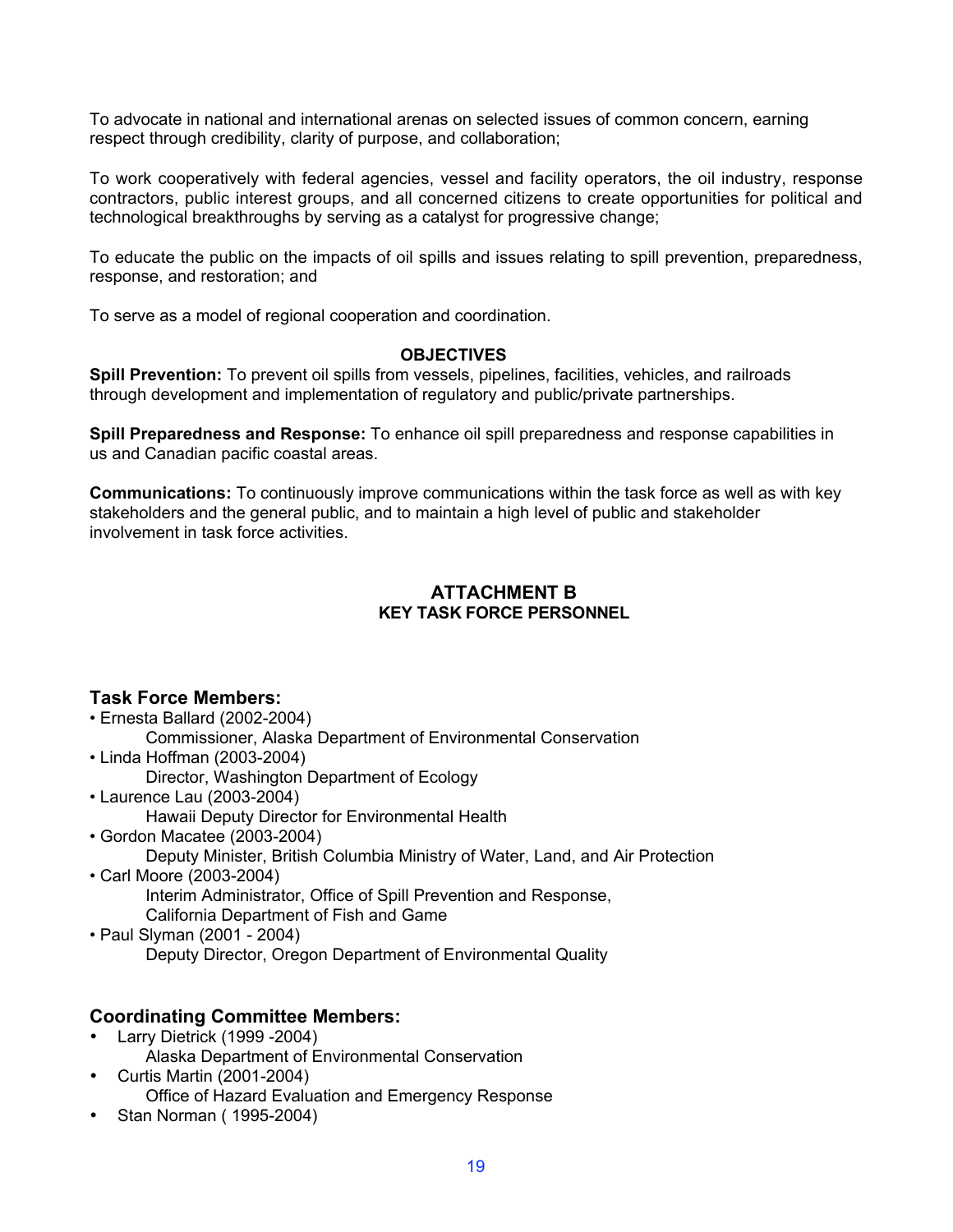Washington Department of Ecology

- Stafford Reid (1992-1999, 2004) British Columbia Ministry of Water, Land, and Air Protection
- Scott Schaefer (2000-2004)
	- Office of Spill Prevention and Response, California Department of Fish and Game
- Mike Zollitsch (1997-2004) Oregon Department of Environmental Quality

## **Executive Coordinator:**

• Jean Cameron (1993-2004) Pacific States/British Columbia Oil Spill Task Force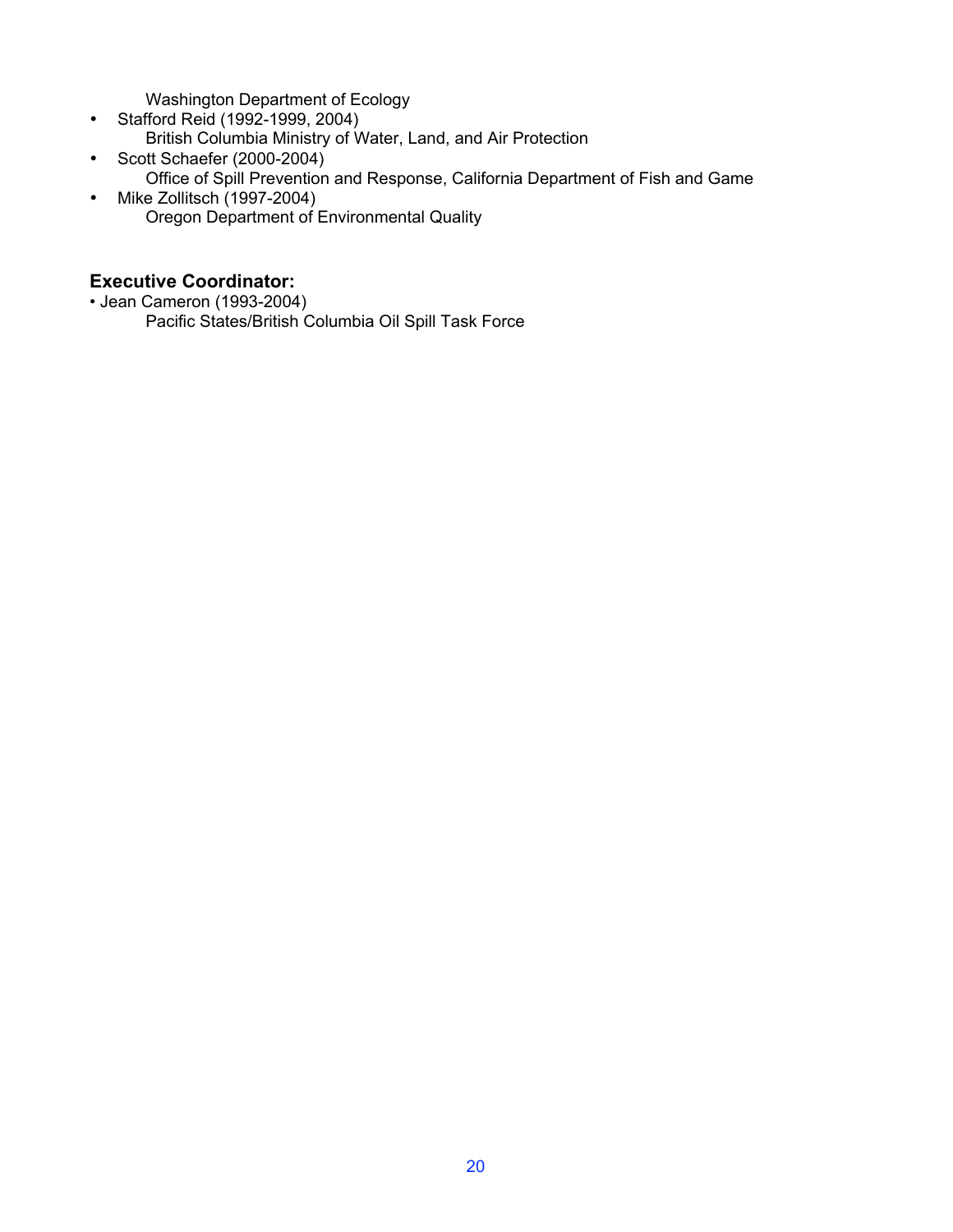#### **Attachment C Task Force Member Agency Points of Contact For 2004 - 2005 Annual Workplan Projects**

|                                                         | A. Spill Prevention Projects                                                            |                                                                           |                                                                  |                                                                               |                                                                                                                                  |                                                                                                                                                       |
|---------------------------------------------------------|-----------------------------------------------------------------------------------------|---------------------------------------------------------------------------|------------------------------------------------------------------|-------------------------------------------------------------------------------|----------------------------------------------------------------------------------------------------------------------------------|-------------------------------------------------------------------------------------------------------------------------------------------------------|
| <b>PROJECT</b>                                          | <b>ALASKA</b>                                                                           | <b>BC</b>                                                                 | <b>WASHINGTON</b>                                                | <b>OREGON</b>                                                                 | <b>CALIFORNIA</b>                                                                                                                | <b>HAWAII</b>                                                                                                                                         |
| <b>Database</b>                                         | Camille<br>Stephens<br>907-465-5242<br>Camile Stephen<br>s@dec.state.ak.<br>us          | <b>Stafford Reid</b><br>250-952-4869<br>Stafford Reid@<br>gems9.gov.bc.ca | Jack Barfield<br>360-407-7483<br>jacb461@ecy.wa.gov              | Mary Lou Perry<br>503-229-5731<br>perry.mary.lou@<br>deg. state.or.us         | Christell Spinelli<br>916-324 9797<br>cspinelli@ospr.df<br>q.ca. gov<br>Spencer Ung<br>916-323-1487<br>sung@ospr.dfg.c<br>a. gov | <b>Curtis Martin</b><br>808-586-4249<br>cmartin@eha.<br>health.<br>state.hi.us<br>Marsha Graf<br>808-586-4249<br>mgraf@eha.h<br>ealth state hi u<br>s |
| <b>Oil Spills</b><br><b>During</b><br><b>Transfers</b>  | John Kotula<br>907-835-1471<br>John Kotula@d<br>ec. state.ak.us                         | <b>Stafford Reid</b><br>(see above)                                       | Stan Norman<br>360-407-7465<br>snor461@ecv.wa.gov                | Mike Zollitsch<br>503-229-6931<br>ZOLLITSCH.Mic<br>hael.J@deq.stat<br>e.or.us | <b>Bud Leland</b><br>916-323-4649<br>bleland@ospr.df<br>g.ca. gov                                                                | <b>Curtis Martin</b><br>(see above)                                                                                                                   |
| Recommended<br><b>Best Industry</b><br><b>Practices</b> | <b>Bill Hutmacher</b><br>907-269-3054<br><b>Bill Huntmacher</b><br>@dec.state.ak.u<br>s | <b>Stafford Reid</b><br>(see above)                                       | Stan Norman<br>(see above)                                       | Mike Zollitsch<br>(see above                                                  | Scott Scheafer<br>916-445-9326<br>sschaefe@ospr.<br>dfg. ca.gov                                                                  | <b>Curtis Martin</b><br>(see above)                                                                                                                   |
| <b>POSPET</b>                                           | Leslie Pearson<br>907-269-7543<br>Leslie Pearson<br>@dec.state.ak.u<br>s                | Stafford Reid<br>(see above)                                              | Mary-Ellen Voss<br>360-407-7211<br>mevo461@ecy.wa.go<br><u>v</u> | Jack Wylie<br>503-229-5716<br>wylie.john@deq.<br>state or us                  | <b>Robert Hughes</b><br>916-323-6286<br>rhughes@ospr.d<br>fg.ca. gov                                                             | <b>Curtis Martin</b><br>(see above)                                                                                                                   |
| <b>Monitor TAPS</b><br>and Vessel<br>Info Exchange      | <b>Bill Hutmacher</b><br>(see above)                                                    | Stafford Reid<br>(see above)                                              | Laura Stratton<br>360-407-7485<br>lstr461@ecy.wa.gov             | Mike Zollitsch<br>(see above)                                                 | <b>Ted Mar</b><br>916-323-6281<br>tmar@ospr.dfq.c<br>a.gov                                                                       | <b>Curtis Martin</b><br>(see above)                                                                                                                   |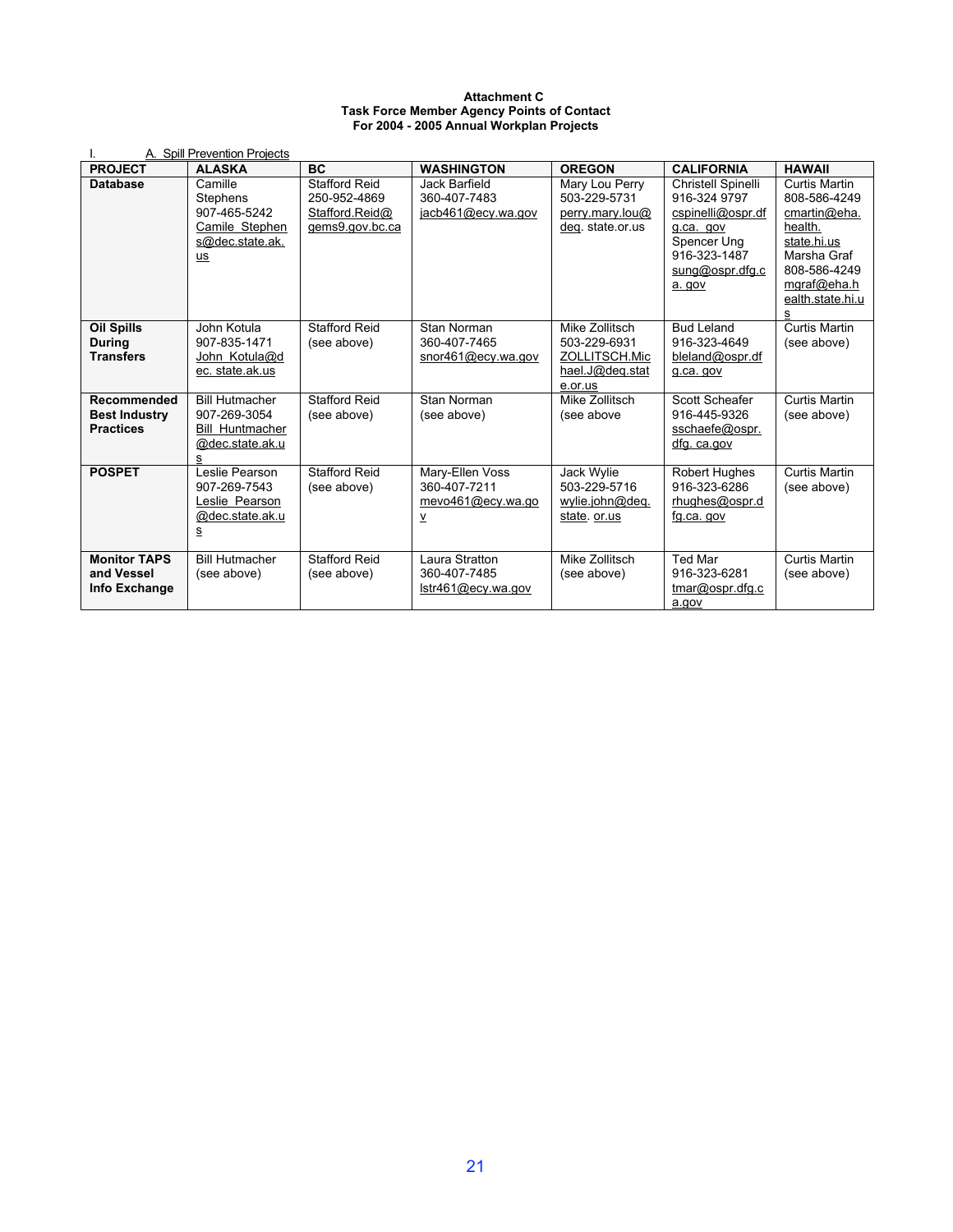#### **I. B. Spill Prevention Topics of Concern**

| <b>TOPIC</b>                                                       | <b>ALASKA</b>                                                                             | <b>BC</b>                           | <b>WASHINGTON</b>                                                           | <b>OREGON</b>                        | <b>CALIFORNIA</b>                                                                                                    | <b>HAWAII</b>                   |
|--------------------------------------------------------------------|-------------------------------------------------------------------------------------------|-------------------------------------|-----------------------------------------------------------------------------|--------------------------------------|----------------------------------------------------------------------------------------------------------------------|---------------------------------|
| <b>Cruise</b><br><b>Ships</b>                                      | Denise<br>Koch<br>$(907)$ 465 -<br>5272<br>denise koc<br>h@envircon<br>.state.ak.us       | <b>Stafford Reid</b><br>(see above) | Norm Davis<br>206-389-2438<br>ndav461@ecy.wa.go<br>$\underline{\mathsf{v}}$ | Mike Zollitsch<br>(see above)        | <b>Jack Geck</b><br>916-323-4664<br>jgeck@ospr.dfg.ca.gov                                                            | Curtis<br>Martin<br>(see above) |
| <b>Oil Spill</b><br><b>Prevention</b><br>R&D                       | Sam<br>Saengsudh<br>am<br>907-269-<br>3078<br>Sam Saen<br>qsudham@<br>dec.state.ak<br>.us | <b>Stafford Reid</b><br>(see above) | Stan Norman<br>(see above)                                                  | Mike Zollitsch<br>(see above)        | Yvonne Addassi<br>916-324-7626<br>yaddassi@ospr.dfg.ca.g<br>ov<br>Jack Geck<br>916-323-4664<br>jqeck@ospr.dfq.ca.gov | Curtis<br>Martin<br>(see above) |
| <b>Pipelines</b><br>Spill<br><b>Prevention</b>                     | Sam<br>Saengsudh<br>am<br>(see above)                                                     | <b>Stafford Reid</b><br>(see above) | Gary Lee<br>360-407-6956<br>glee461@ecy.wa.go<br>$\mathsf{v}$               | <b>Mike Zollitsch</b><br>(see above) | <b>Bud Leland</b><br>916-323-4649<br>bleland@ospr.dfg.ca.go<br>v                                                     | Curtis<br>Martin<br>(see above) |
| <b>Offshore</b><br>Lightering                                      | Leslie<br>Pearson<br>(see above)                                                          | <b>Stafford Reid</b><br>(see above) | Laura Stratton<br>(see above)                                               | Mike Zollitsch<br>(see above)        | Scott Schaefer (see<br>above)                                                                                        | Curtis<br>Martin<br>(see above) |
| <b>Sunken</b><br><b>Vessel Spill</b><br><b>Risks</b>               | Leslie<br>Pearson<br>(see above)                                                          | <b>Stafford Reid</b><br>(see above) | Stan Norman<br>(see above)                                                  | Mike Zollitsch<br>(see above)        | Scott Schaefer (see<br>above)                                                                                        | Curtis<br>Martin<br>(see above) |
| <b>Waste Oil</b><br><b>Dumping</b>                                 | Leslie<br>Pearson<br>(see above)                                                          | <b>Stafford Reid</b><br>(see above) | John Thornton<br>503-229-6800<br>joth461@ecy.wa.gov                         | <b>Mike Zollitsch</b><br>(see above) | Ted Mar (see above)                                                                                                  | Curtis<br>Martin<br>(see above) |
| <b>Salvage</b><br><b>Capabilities</b><br>and<br><b>Regulations</b> | Leslie<br>Pearson<br>(see above)                                                          | <b>Stafford Reid</b><br>(see above) | Lori Crews<br>360-407-7538<br>locr461@ecy.wa.gov                            | Mike Zollitsch<br>(see above)        | Scott Schaefer (see<br>above)                                                                                        | Curtis<br>Martin<br>(see above) |
| <b>LNG</b>                                                         | Bill<br>Hutmacher<br>(see above)                                                          | <b>Stafford Reid</b><br>(see above) | Laura Stratton<br>(see above)                                               | Mike Zollitsch<br>(see above)        | <b>Bud Leland</b><br>(see above)                                                                                     | Curtis<br>Martin<br>(see above) |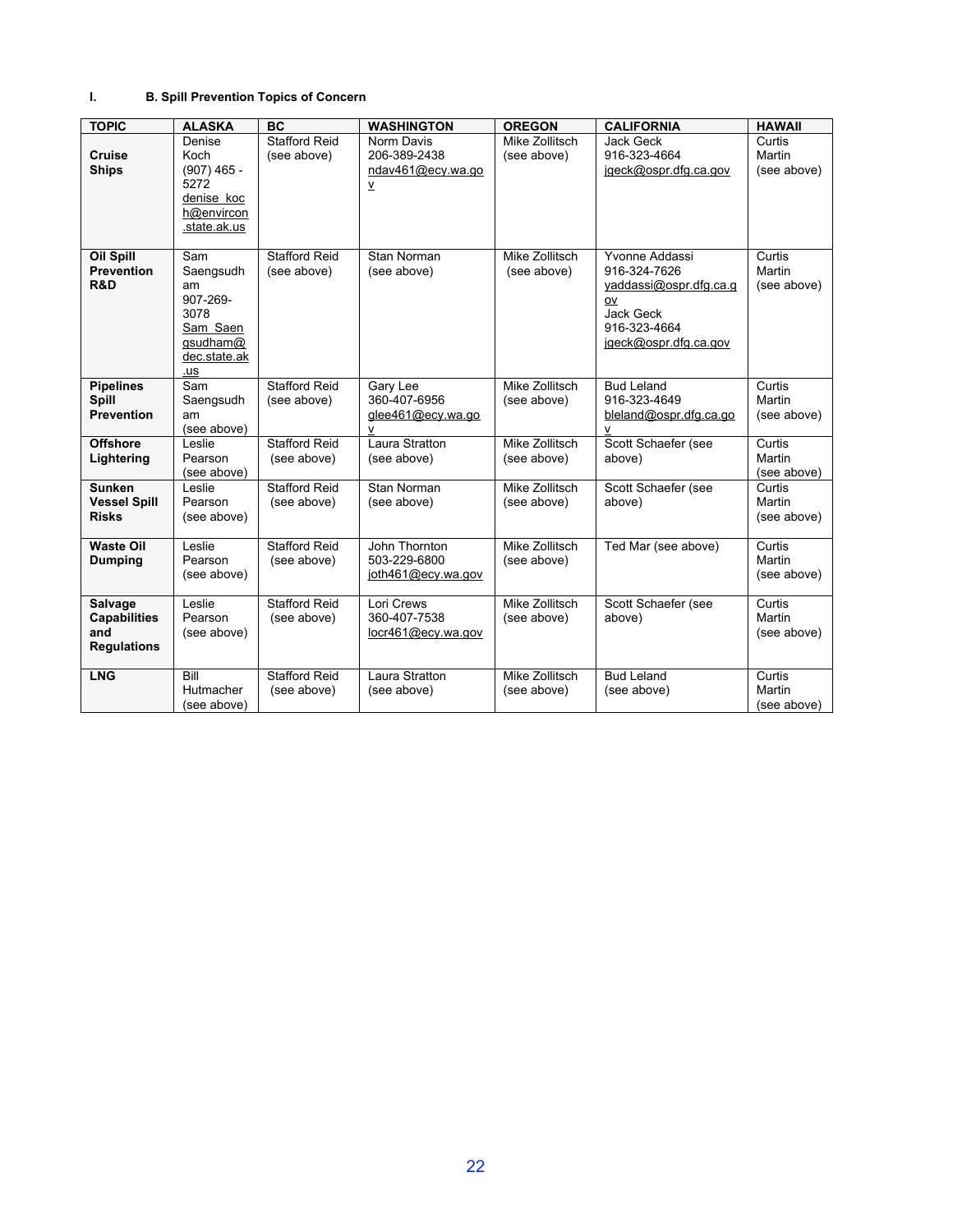#### II. A. Spill Preparedness and Response Projects

| <b>TASK</b>                                                                  | <b>ALASKA</b>                                                                                               | <b>BC</b>                           | <b>WASHINGTON</b>                                                                                  | <b>OREGON</b>                 | <b>CALIFORNIA</b>                                           | <b>HAWAII</b>                                                   |
|------------------------------------------------------------------------------|-------------------------------------------------------------------------------------------------------------|-------------------------------------|----------------------------------------------------------------------------------------------------|-------------------------------|-------------------------------------------------------------|-----------------------------------------------------------------|
| <b>Develop Places of</b><br><b>Refuge Procedures</b>                         | Leslie Pearson<br>(see above)<br>John Bauer.<br>Alternate<br>907-269-7522<br>john bauer@de<br>c.state.ak.us | <b>Stafford Reid</b><br>(see above) | Linda Pilkey-Jarvis<br>360-407-7447<br>jpil461@ecy.wa.gov<br>Stan Norman (see<br>above), alternate | Mike Zollitsch<br>(see above) | Scott Schaefer<br>(see above)                               | Curtis<br>Martin<br>(see above)                                 |
| <b>Review</b><br>Drill/Exercise<br><b>Credit Protocols</b>                   | Larry Dietrick<br>907-465-5255<br><b>Larry Dietrick@</b><br>dec.state.ak.us                                 | <b>Stafford Reid</b><br>(see above) | Elin Storey<br>425-649-7111<br>eabr461@ecy.wa.go<br>v                                              | Mike Zollitsch<br>(see above) | Scott Schaefer<br>(see above)                               | Curtis<br>Martin<br>(see above)                                 |
| <b>Trucking Round-</b><br>Table                                              | Leslie Pearson<br>(see above)                                                                               | <b>Stafford Reid</b><br>(see above) | Stan Norman<br>(see above)                                                                         | Mike Zollitsch<br>(see above) | <b>Bud Leland</b><br>(see above)                            | Curtis<br>Martin<br>(see above)<br>Hawaii<br>Dept. of<br>Health |
| <b>Support</b><br><b>Contingency Plans</b><br>for Non-Tank<br><b>Vessels</b> | <b>Betty Schorr</b><br>907-271-4389<br>Betty Schorr<br>@dec.state.ak.u<br>s                                 | N/A                                 | Stan Norman<br>(see above)                                                                         | Mike Zollitsch<br>(see above) | Scott Schaefer<br>(see above)                               | Curtis<br>Martin<br>(see above)                                 |
| <b>Maintain IVRP</b>                                                         | <b>Betty Schorr</b><br>(see above)                                                                          | N/A                                 | Linda Pilkey-Jarvis<br>(see above)                                                                 | Ed Wilson<br>(see above)      | <b>Jack Geck</b><br>(see above)                             | Curtis<br>Martin<br>(see above)                                 |
| <b>Maintain OILS-911</b>                                                     | N/A                                                                                                         | <b>Stafford Reid</b><br>(see above) | Mary-Ellen Voss<br>(see above)                                                                     | Mike Zollitsch<br>(see above) | Lisa Curtis<br>916-324-8451<br>lcurtis@ospr.df<br>g. ca.gov | Curtis<br>Martin<br>(see above)                                 |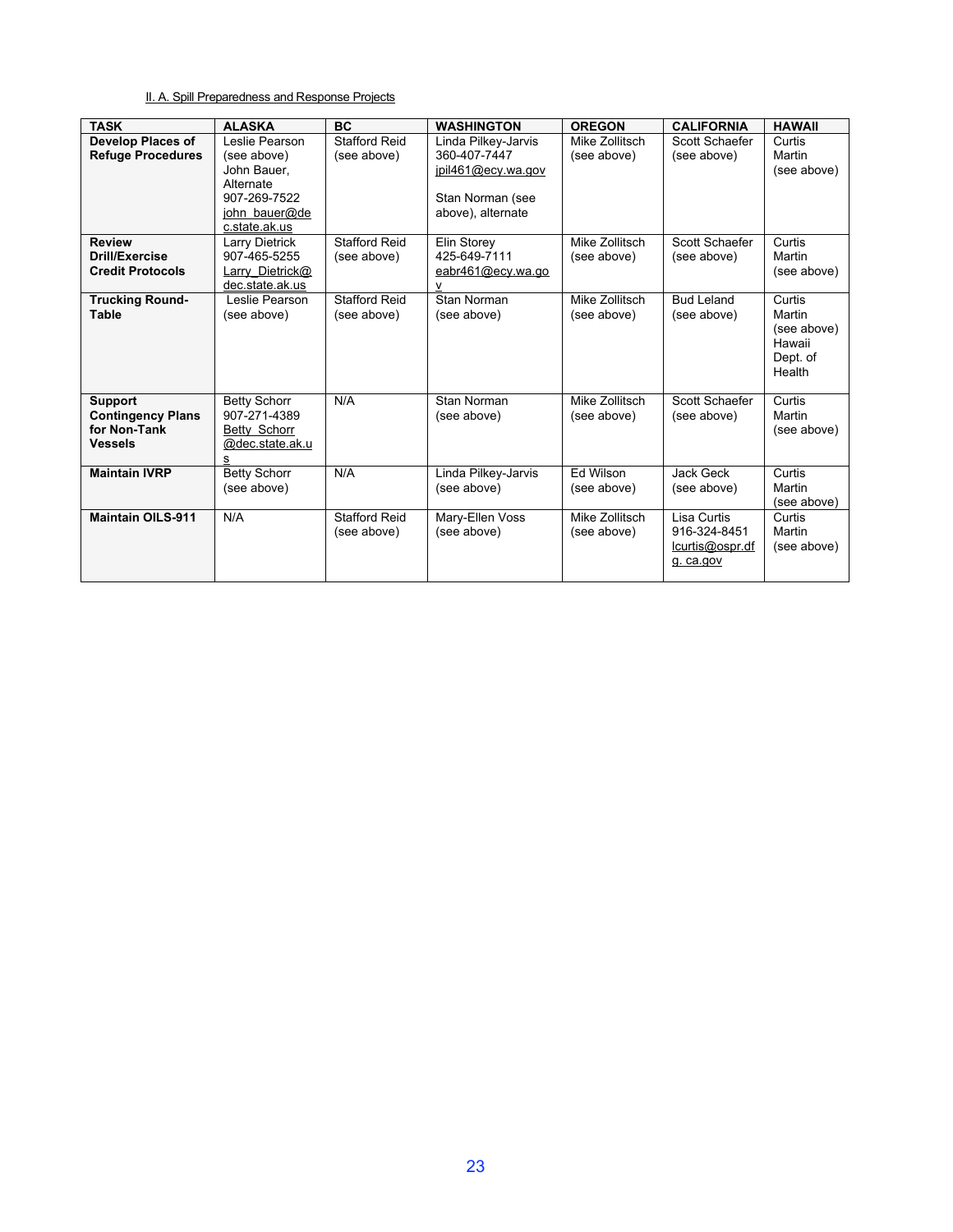#### **II. B. Spill Preparedness and Response Topics of Concern**

| <b>TOPIC</b>                      | <b>ALASKA</b>          | <b>BC</b>            | <b>WASHINGTON</b> | <b>OREGON</b>         | <b>CALIFORNIA</b>                       | <b>HAWAII</b>        |
|-----------------------------------|------------------------|----------------------|-------------------|-----------------------|-----------------------------------------|----------------------|
| <b>Drill Programs</b>             | <b>Betty Schorr</b>    | <b>Stafford Reid</b> | Elin Storey       | Ed Wilson             | <b>Bud Leland</b>                       | <b>Curtis Martin</b> |
|                                   | (see above)            | (see above)          | (see above)       | (see above)           | (see above)                             | (see above)          |
| <b>Financial</b>                  | Craig Wilson           | <b>Stafford Reid</b> | Jeff Fishel       | Mike Zollitsch        | <b>Steve Sawyer</b>                     | <b>Curtis Martin</b> |
| <b>Responsibility</b>             | 907-465-5204           | (see above)          | 360-407-7504      | (see above)           | 916-324-9812                            | (see above)          |
| requirements                      | Criag Wilson           |                      | ifis461@ecy.wa.g  |                       | ssawyer@ospr                            |                      |
|                                   | @dec.<br>state ak us   |                      | ov                |                       | dfg.ca.gov                              |                      |
| <b>Spill Response R&amp;D</b>     | Leslie                 | <b>Stafford Reid</b> | Elin Storey       | Jack Wylie/           | Yvonne                                  | <b>Curtis Martin</b> |
|                                   | Pearson                | (see above)          | (see above)       | Mary Lou              | Addassi (see                            | (see above)          |
|                                   | (see above)            |                      |                   | Perry<br>(see above)  | above)                                  |                      |
| <b>Status Reports on C-</b>       | Bill                   |                      | Linda Pilkey-     | Mike Zollitsch        | Scott Schaefer                          | Curtis Martin        |
| <b>Plan Elements</b>              | Hutmacher              | N/A                  | Jarvis            | (see above)           | (see above)                             | (see above)          |
|                                   | (see above)            |                      | (see above)       |                       |                                         |                      |
| OSRO mergers,                     | Bill                   |                      | Linda Pilkey-     | Mike Zollitsch        | Scott Schaefer                          | <b>Curtis Martin</b> |
| certifications, mutual            | Hutmacher              | N/A                  | Jarvis            | (see above)           | (see above)                             | (see above)          |
| aid, and response<br>capabilities | (see above)            |                      | (see above)       |                       |                                         |                      |
| <b>NRDA</b>                       | Leslie                 | <b>Stafford Reid</b> | Dick Logan        | Mike Zollitsch        | Julie                                   | Curtis Martin        |
|                                   | Pearson                | (see above)          | 360-407-6971      | (see above)           | Yamamoto                                | (see above)          |
|                                   | (see above)            |                      | dlog461@ecy.wa.   |                       | 916-327-3196                            |                      |
|                                   |                        |                      | gov               |                       | jyamamot@os                             |                      |
| <b>Applied Response</b>           | Leslie                 | <b>Stafford Reid</b> | Rebecca Post      | Jack Wylie/           | pr. dfg.ca.gov<br>Yvonne                | <b>Curtis Martin</b> |
| <b>Technologies</b>               | Pearson                | (see above)          | 360-407-7114      | Mary Lou              | Addassi (see                            | (see above)          |
|                                   | (see above)            |                      | repo461@ecy.wa.   | Perry                 | above)                                  |                      |
|                                   |                        |                      | qov               | (see above)           |                                         |                      |
| <b>Coordinated Oiled</b>          | I eslie                | <b>Stafford Reid</b> | Dick Logan        | Rose Owens            | Dr Mike                                 | Curtis Martin        |
| <b>Wildlife Care</b>              | Pearson (see<br>above) | (see above)          | (see above)       | ODF&W<br>$(503)$ 947- | Ziccardi, Oiled<br><b>Wildlife Care</b> | (see above)          |
|                                   |                        |                      |                   | 6085                  | <b>Network</b>                          |                      |
|                                   |                        |                      |                   | Rose.Owens@           | 530-752-4167                            |                      |
|                                   |                        |                      |                   | state.or.us           | mhziccardi@u                            |                      |
|                                   |                        |                      |                   |                       | cdavis.edu                              |                      |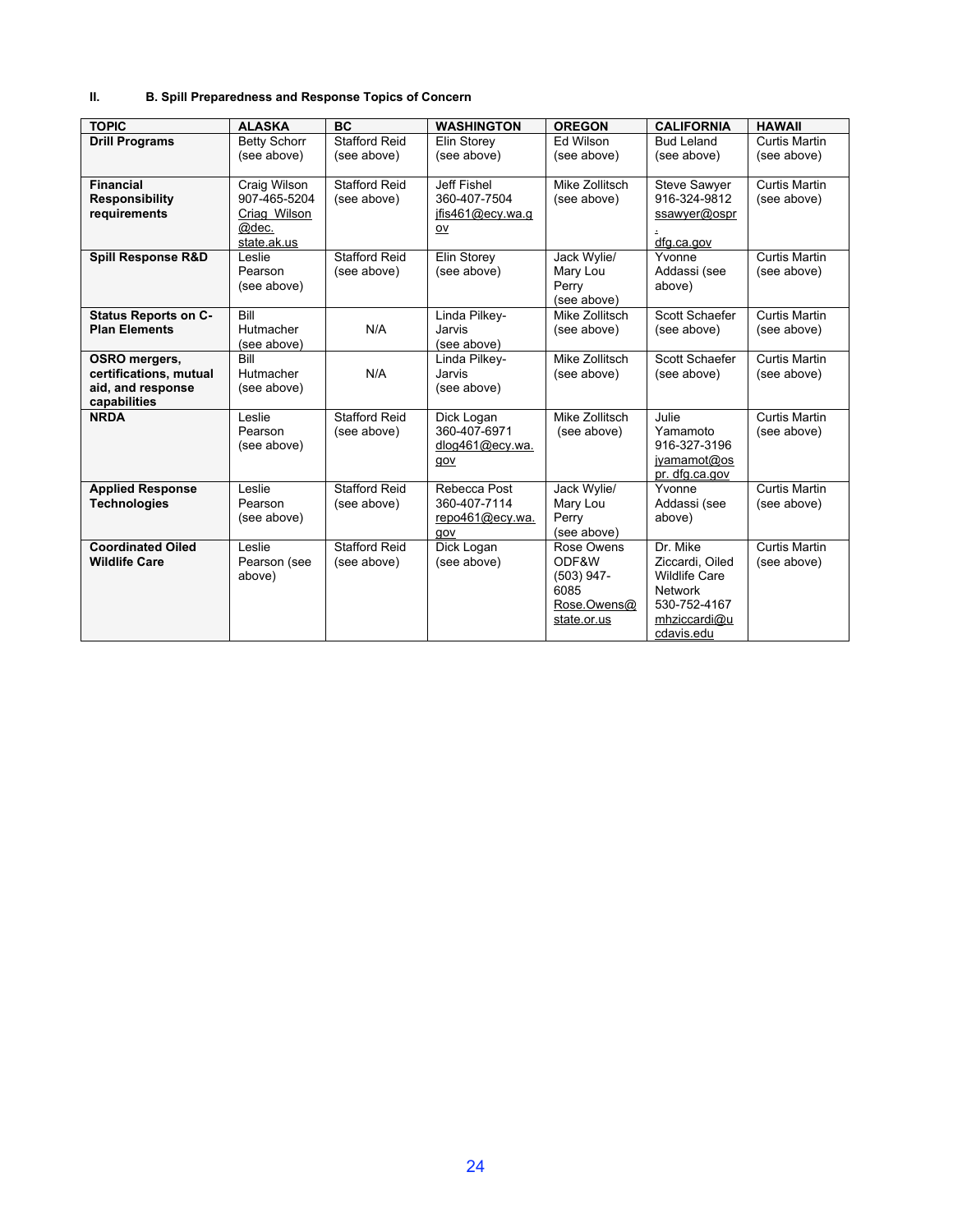#### **ATTACHMENT D 2004 - 2005 WORKPLAN TIMELINE**

#### **BY FALL 2004:**

- Request BIPs as PACAREA SOCs
- 
- Post Places of Refuge Annex for public comment WDOE, EC, Project workgroup<br>Coordinating Committee reviews D/E protocols EC & Coordinating Committee
- Coordinating Committee reviews D/E protocols<br>
Coordinating Committee plans Hwy/RR Roundtable<br>
EC & Coordinating Committee
- Coordinating Committee plans Hwy/RR Roundtable

#### BY WINTER 2005:

- 
- 
- Preview pre-booming standards<br>
Approval of Places of Refuge draft annex<br>
Approval of Places of Refuge draft annex<br>
The Music Constant Constant Constanting Committee Approval of Places of Refuge draft annex
- Approval of Places of Refuge draft annex<br>CC works with stakeholders on D/E credit protocols EC & Coordinating Committee
- Host Trucking Roundtable and compile summary EC & Coordinating Committee
- Mid-term report to Task Force Members

#### **BY SPRING 2005:**

- Request & review 2005 Legacy Awards nominations EC & Coordinating Committee
- 
- Begin 2005-2006 Annual Work Plan process EC & Coordinating Committee
- 
- Recommend further Hwy/RR initiative as needed

#### **BY SUMMER 2005:**

- 
- 
- 
- Annual Meeting in Alaska EC, CC, ADEC • Announce and present 2005 Legacy Awards EC, CC, Members
- Adopt 2005-2006 Annual Work Plan

#### **ONGOING or AS NECESSARY:**

- Database Workgroup continues improvements to data quality WDOE, Workgroup, EC<br>• Track double hull conversion rate of TAPS tankers WDOE, WODOE & Coordinating Committee
- 
- 
- Share information on risks from transiting vessels All member agencies<br>
Participate in and support POSPET<br>
EC+ member agencies
- 
- Participate in and support POSPET<br>• Maintain the Oil Spill Task Force web site extending the member agencies Maintain the Oil Spill Task Force web site<br>IVRP maintenance and coordination example and EC+ member agencies
- IVRP maintenance and coordination
- 
- Maintain 1-800-0ILS-911 spill reporting number EC Maintain Task Force contracts and Interagency Agreements WDOE & member agences<br>Other communications initiatives including newsletters EC & member agencies
- Other communications initiatives including newsletters EC & member agencies<br>
Monitor and share information on Topics of Concern EC, CC and all agencies
- Monitor and share information on Topics of Concern<br>
Support efforts to require c-plans for non-tank vessels<br>
EC, CC & all agencies
- Support efforts to require c-plans for non-tank vessels EC, CC & all agencies
- Meet with US & CN federal agencies

#### **Annual Workplan Timeline Glossary:**

ADEC: Alaska Department of Environmental Conservation CC: Coordinating Committee EC: Executive Coordinator HEH: Hawaii Environmental Health MWLAP: BC Ministry of Water, Land, and Air Protection ODEQ: Cregon Department of Environmental Quality<br>
OSPR: Office of Spill Prevention and Response. Cali Office of Spill Prevention and Response, California Department of Fish and Game WDOE: Washington Department of Ecology BIPS: Best Industry Practices

#### **Work Product Primary Responsibility**

# • **Compile & analyze data on transfer spills WDOE, EC, Coordinating Committee** external extending terms and the extending terms of Post Places of Refuge Annex for public comment<br>
A Post Places of Refuge Annex for public comment<br>
Post Places of Refuge Annex for public comment<br>
Post Places of Refuge An

Investigator Training Event **EC & Coordinating Committee**<br>
Review pre-booming standards **EC & Coordinating Committee** 

- 
- 
- ecc works with stakeholders on D/E credit protocols EC & Coordinating Committee<br>
Host Trucking Roundtable and compile summary EC & Coordinating Committee
	-
	-

Review training/certification standards for bulk oil transfers EC & Coordinating Committee<br>Agreement on D/E credit protocols EC & Coordinating Committee • Agreement on D/E credit protocols EC & Coordinating Committee

- 2004 West Coast spill data report WDOE & EC w/CC review EC & Coordinating Committee<br>EC, CC, ADEC
	-

Frack double hull conversion rate of TAPS tankers WDOE & Coordinating Committee<br>Track trends in CAIP inspections EC & Coordinating Committee Frack trends in CAIP inspections<br>
Share information on risks from transiting vessels<br>
All member agencies

- -
- 
- 
- 
- 
-